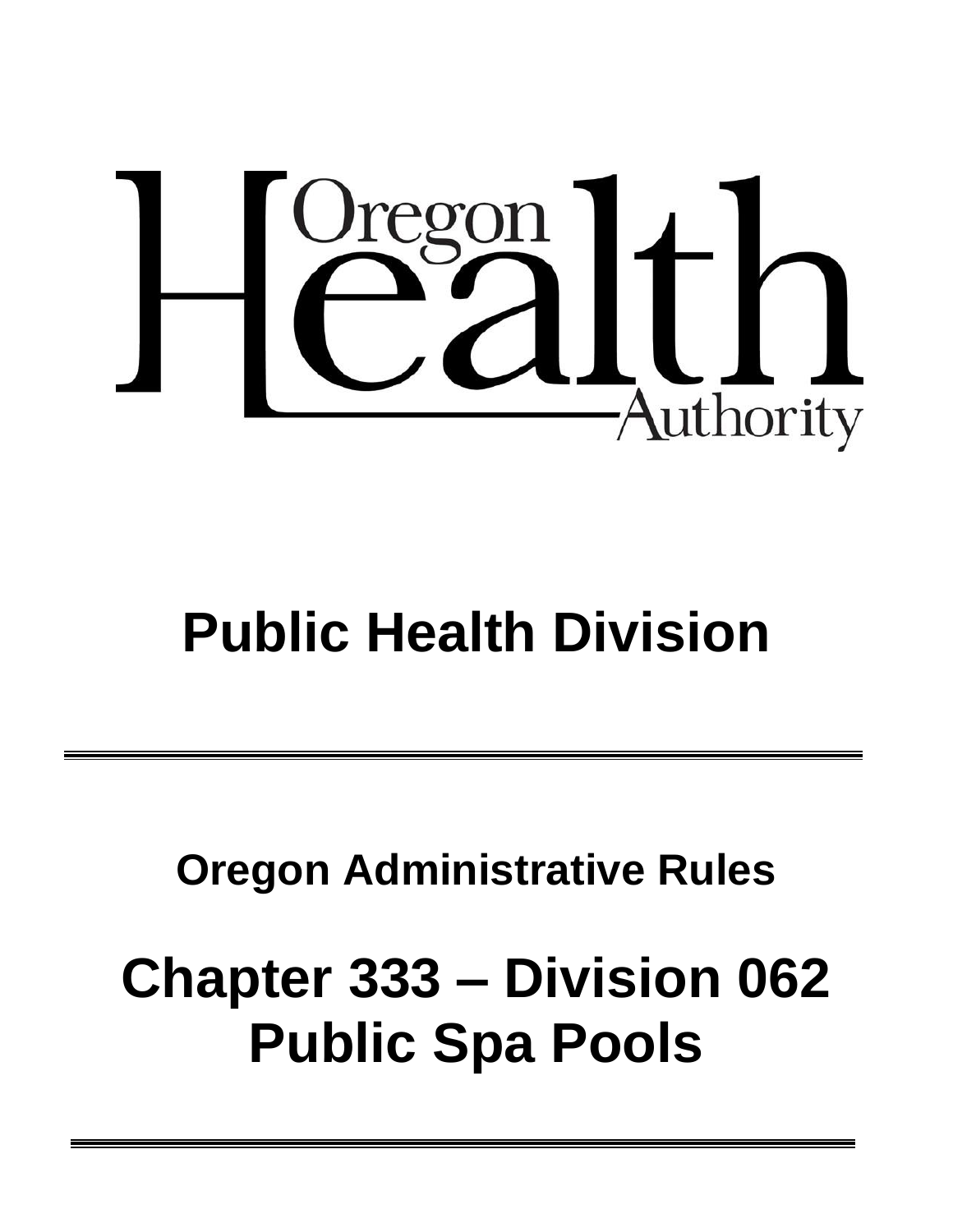This information is available in alternate format from the Oregon Health Authority - Health Services Public Swimming Pool Program at (971) 673-0448.

You may also obtain the rules from these websites:

[http://public.health.oregon.gov/HealthyEnvironments/Recreation/PoolsLodging](http://public.health.oregon.gov/HealthyEnvironments/Recreation/PoolsLodging/Documents/sparules.pdf) [/Documents/sparules.pdf](http://public.health.oregon.gov/HealthyEnvironments/Recreation/PoolsLodging/Documents/sparules.pdf)

> Current Revision September 1, 2014 First Published September 2014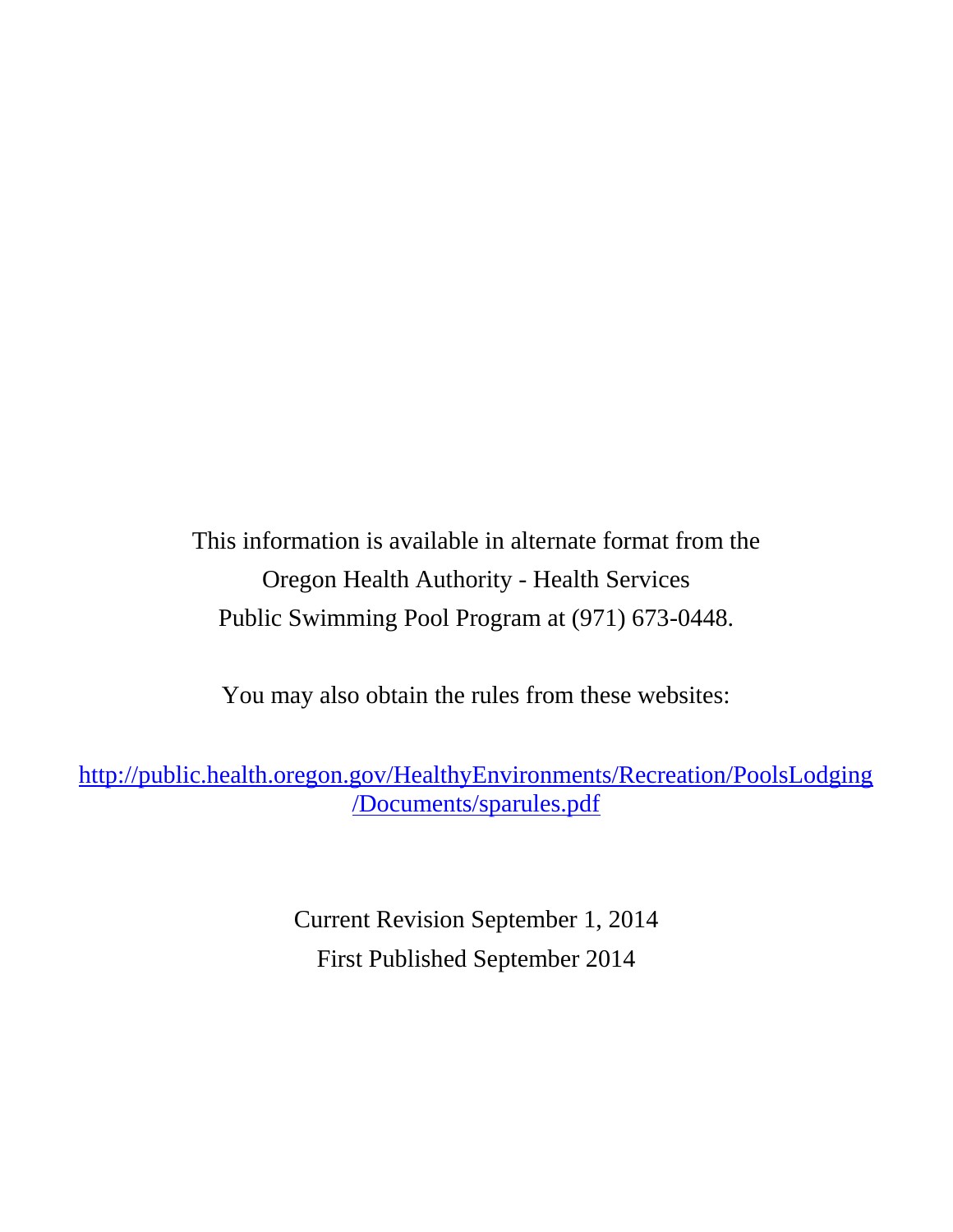## OREGON ADMINISTRATIVE RULES **Chapter 333 Public Spa Pools**

## **TABLE OF CONTENTS**

| <b>RULE</b> | <b>PAGE</b> | <b>RULE</b> |
|-------------|-------------|-------------|
|             |             | 062-0010    |
|             |             | 062-0130    |
|             |             | 062-0150    |
|             |             | 062-0255    |
|             |             | 062-0020    |
|             |             | 062-0040    |
|             |             | 062-0085    |
|             |             | 062-0015    |
|             |             | 062-0055    |
|             |             | 062-0125    |
|             |             | 062-0160    |
|             |             | 062-0250    |
|             |             | 062-0140    |
|             |             | 062-0115    |
|             |             | 062-0060    |
|             |             | 062-0155    |
|             |             | 062-0145    |
|             |             | 062-0120    |
|             |             | 062-0065    |
|             |             | 062-0100    |
|             |             | 062-0075    |
|             |             | 062-0035    |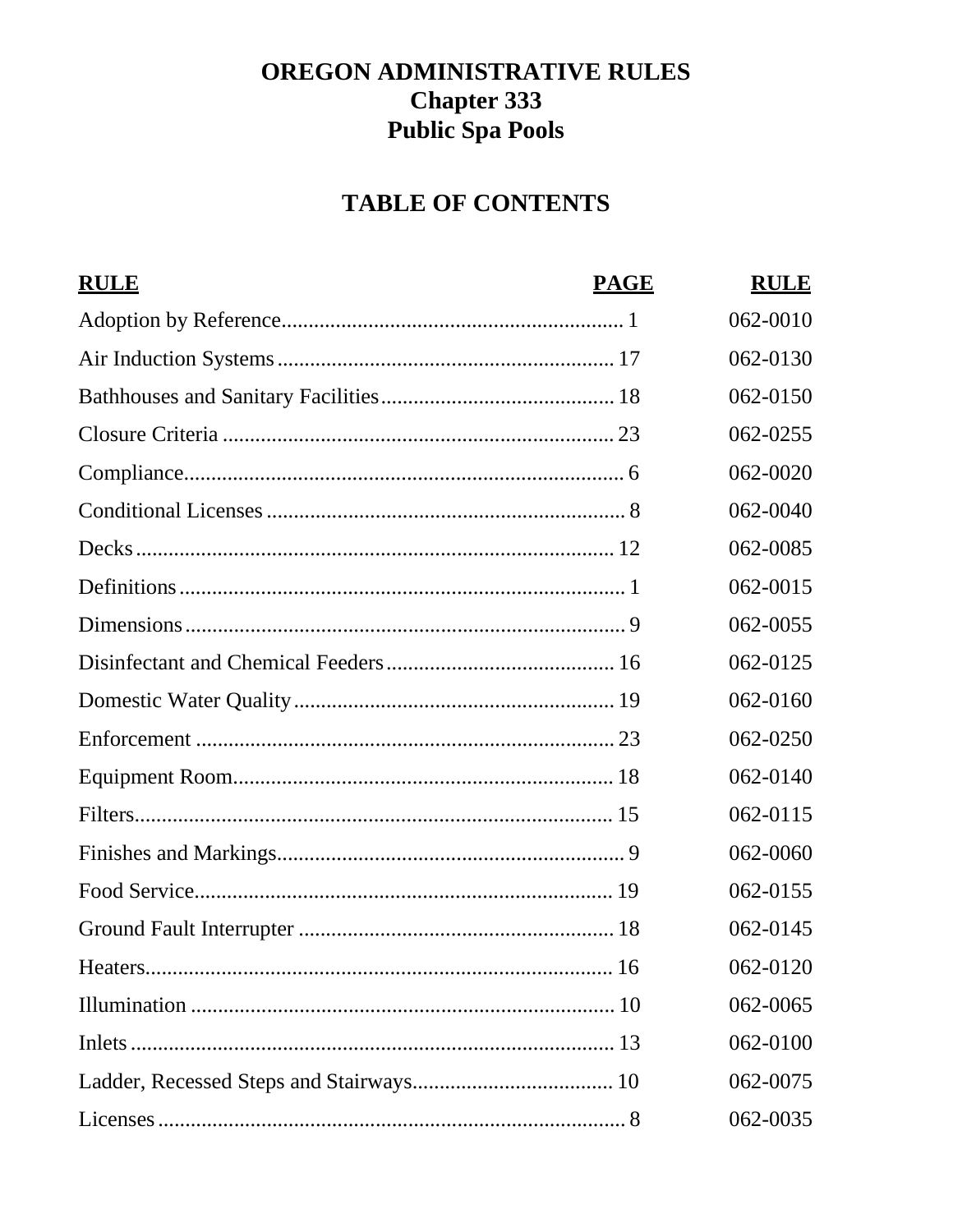## **OREGON ADMINISTRATIVE RULES Chapter 333 Public Spa Pools**

## **TABLE OF CONTENTS**

## Page ii

| <b>RULE</b> | <b>PAGE</b> | <b>RULE</b> |
|-------------|-------------|-------------|
|             |             | 062-0045    |
|             |             | 062-0170    |
|             |             | 062-0090    |
|             |             | 062-0025    |
|             |             | 062-0105    |
|             |             | 062-0030    |
|             |             | 062-0110    |
|             |             | 062-0005    |
|             |             | 062-0095    |
|             |             | 062-0175    |
|             |             | 062-0180    |
|             |             | 062-0050    |
|             |             | 062-0255    |
|             |             | 062-0080    |
|             |             | 062-0165    |
|             |             | 062-0103    |
|             |             | 062-0135    |
|             | .22         | 062-0185    |
|             |             | 062-0070    |
|             |             |             |
|             |             |             |
|             |             |             |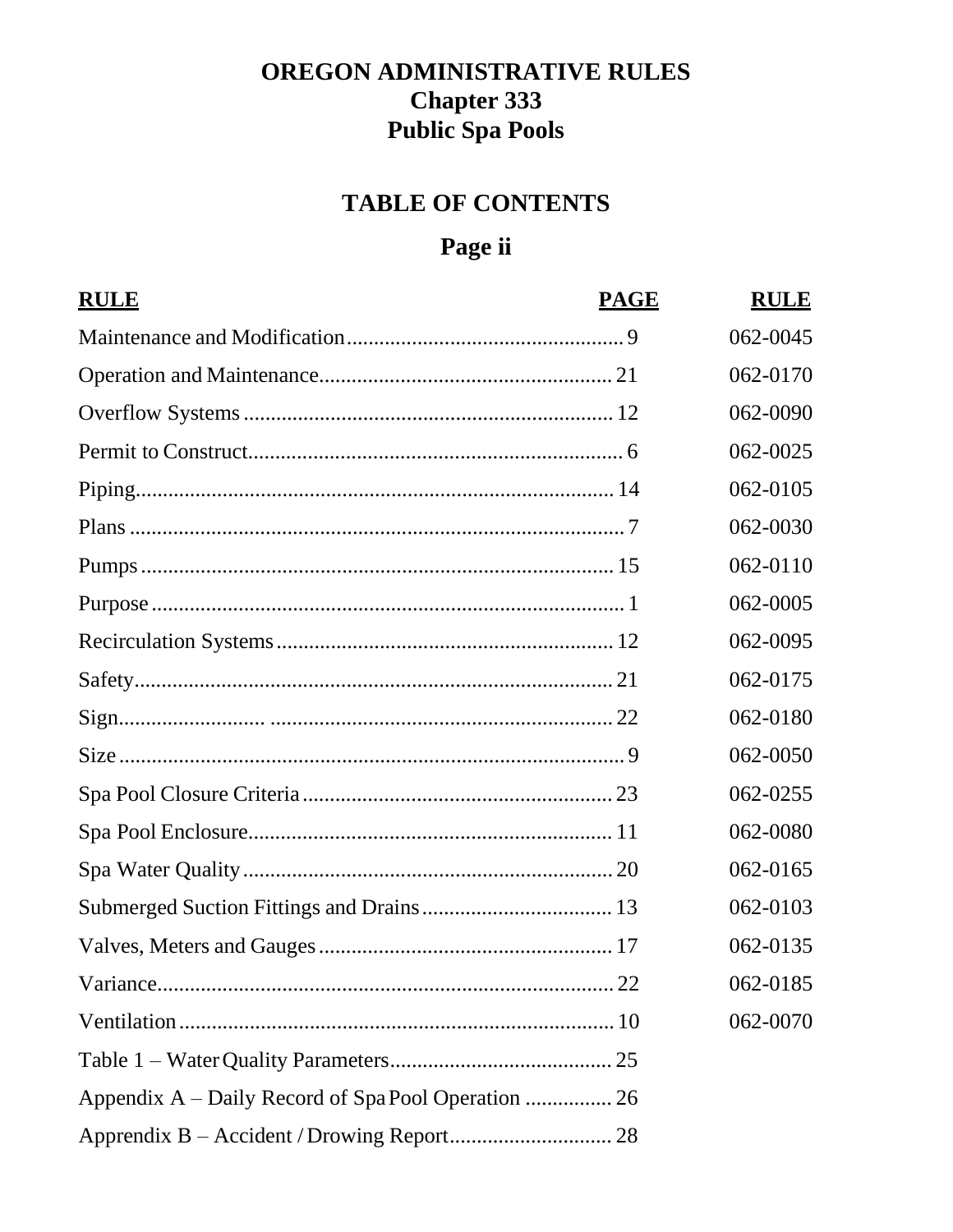## **OREGON HEALTH AUTHORITY, PUBLIC HEALTH DIVISION**

#### **DIVISION 333-062**

#### **PUBLIC SPA POOL RULES**

#### **September 1, 2014**

#### **333-062-0005 Purpose**

These rules adopted pursuant to the provisions of ORS 448.011, prescribe the requirements for the construction and operation of public spa pools and bathhouses. They are for the purpose of protecting the health and welfare of persons using these facilities.

Stat. Auth.: ORS 448.011 Stats. Implemented: ORS 448.011 Hist.: HD 14-1980(Temp), f. & ef. 12-19-80; HD 8-1981, f. & ef. 6-23-81; Renumbered from 333-042-0300

#### **333-062-0010 Adoption by Reference**

Outside standards, listings and publications referred to in these rules are by reference made a part of these rules.

Stat. Auth.: ORS 448.011 Stats. Implemented: ORS 183.355 Hist.: HD 14-1980(Temp), f. & ef. 12-19-80; HD 8-1981, f. & ef. 6-23-81; Renumbered from 333-042-0305

#### **333-062-0015 Definitions**

As used in these rules unless otherwise required by context:

(1) "Administrator" means the Assistant Director of the Public Health Division of the OregonHealth Authority.

(2) "Approved" means approved in writing by theDivision.

(3) "Bathhouse" means a structure which contains dressing rooms, showers and toilet facilities foruse with an adjacent public spa pool or public swimming pool.

(4) "Builder" means a person who, in the pursuit of an independent business, undertakes, or offers to undertake, or submits a bid, to construct, alter, repair, or improve any public swimming pool, spa pool or bathhouse and the appurtenances.

(5) "Cross Connection" means an unprotected connection between the piping carrying potable water and the piping or fixtures which carry other water or othersubstances.

(6) "Division" means the Public Health Division of the Oregon HealthAuthority.

(7) "General-Use Public Spa Pool" means any public spa pool other than limited-use public spa pool. Public spa pools operated in conjunction with a companion facility but not limited to use of the residents, patrons, or members of the companion facility are general-use spapools.

(8) "Horseplay" means any unsafe activity which in the opinion of the Division or the spa operator endangers the spa users and bystanders.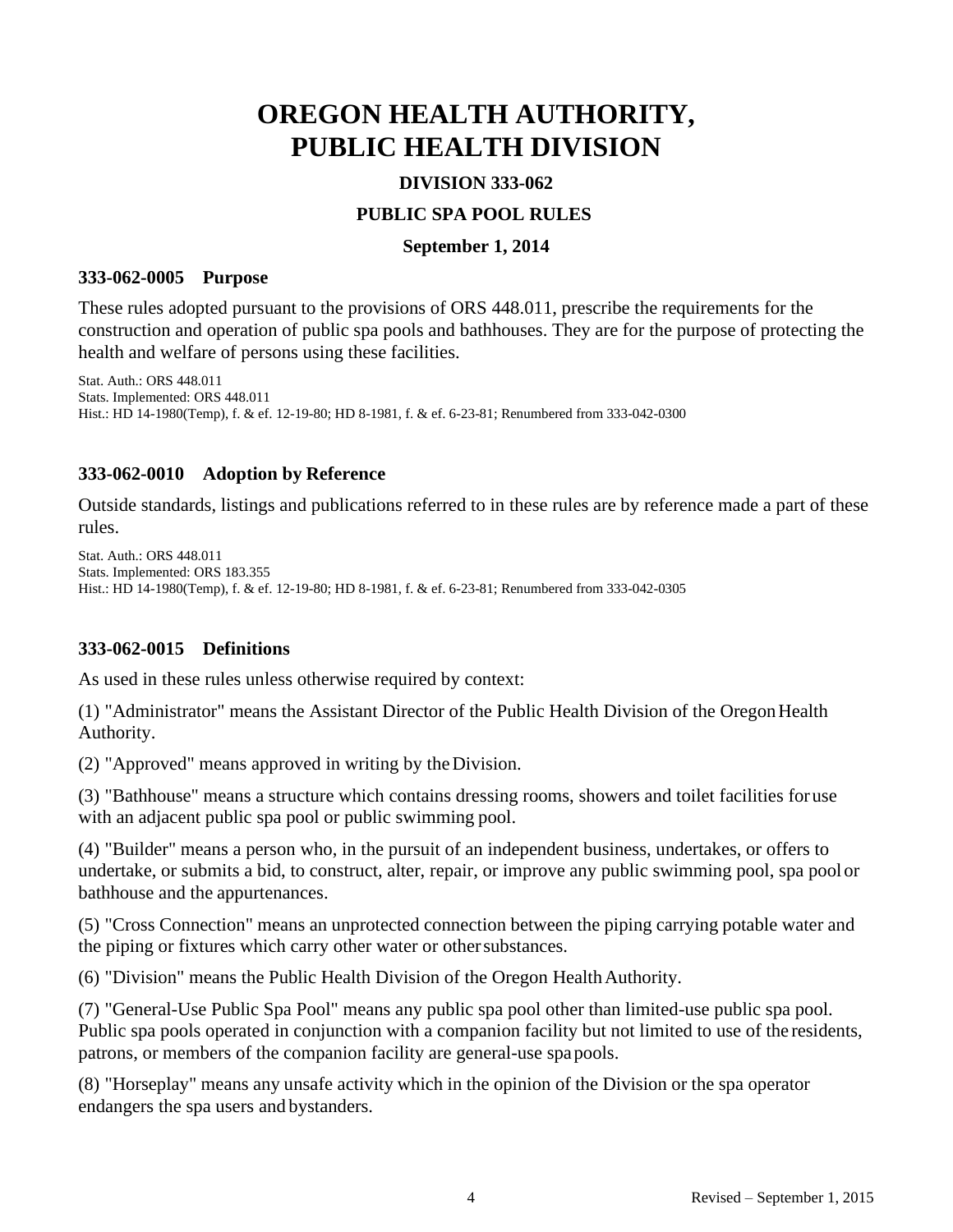(9) "Lifeguard" means a person with current American Red Cross lifeguard, National Pool and Waterpark Lifeguard, YMCA lifeguard (or equivalent as determined by the Public Health Division) certification or license.

(10) "Limited-use Public Spa Pool" means any public spa pool located at and operated in connectionwith a companion facility such as a residential housing facility having five or more living units, traveler's accommodations, mobile home park, recreation park, boarding school, organizational camp, dude ranch, club or association where use of the pool is limited to residents, patrons or members of the companion facility.

(11) "Oxidized" means a process of chemicallyremoving organic debris, using a product used to reduce combined chlorine and for the purposes of these rules is an alternative to superchlorination.

(12) "Person" includes, in addition to the definition in ORS 174.100, municipalities, recreation districts, counties and state agencies or instrumentalities.

(13) "Private Swimming Pool" means any swimming pool, wading pool or spa pool owned by no more than four individuals, either jointly, individually or through association, incorporation or otherwise and operated and maintained in conjunction with a companion residential housing facility and having nomore than four living units, for the use of the occupants thereof and their personal friends only. Private pools shall not be subject to the provisions of these rules.

(14) "Public Spa Pool" means any public swimming pool or wading pool designed primarily to direct water or air-enriched water under pressure onto the bather's body with the intent of producing a relaxing or therapeutic effect.

(15) "Public Swimming Pool" means an artificial structure and its appurtenances, which contains water more than two feet deep which is expressly designated or which is used with the knowledge and consent of the owner or operator for swimming or recreational bathing and which is for the use of any segment of the public. "Public swimming pool" includes, but is not limited to, swimming pools owned or operated by:

- (a) Traveler's accommodations;
- (b) Recreation parks;
- (c) Colleges;
- (d) Schools;
- (e) Organizational camps as defined in [ORS](http://landru.leg.state.or.us/ors/446.html) 446.310;
- (f) Clubs;
- (g) Associations;
- (h) Business establishments for their patrons or employees;
- (i) Private persons and that are open to the public;
- (j) Recreation districts;
- (k) Municipalities;
- (l) Counties; or
- (m) A state agency.

(16) "Public Wading Pool" means an artificial structure, and its appurtenances, which contains waterless than two feet deep which is expressly designated or which is used with the knowledge and consent ofthe owner or operator for wading or recreational bathing and which is for the use of any segment of the public, whether limited to patrons of a companion facility or not.

(17) "Supplemental Disinfectant" means a disinfectant which is intended to augment water quality ina public swimming pool or spa and will provide disinfection in conjunction with the approved primary disinfectant.

(18) "These rules" mean OAR 333-062-0005 through 333-062-0185.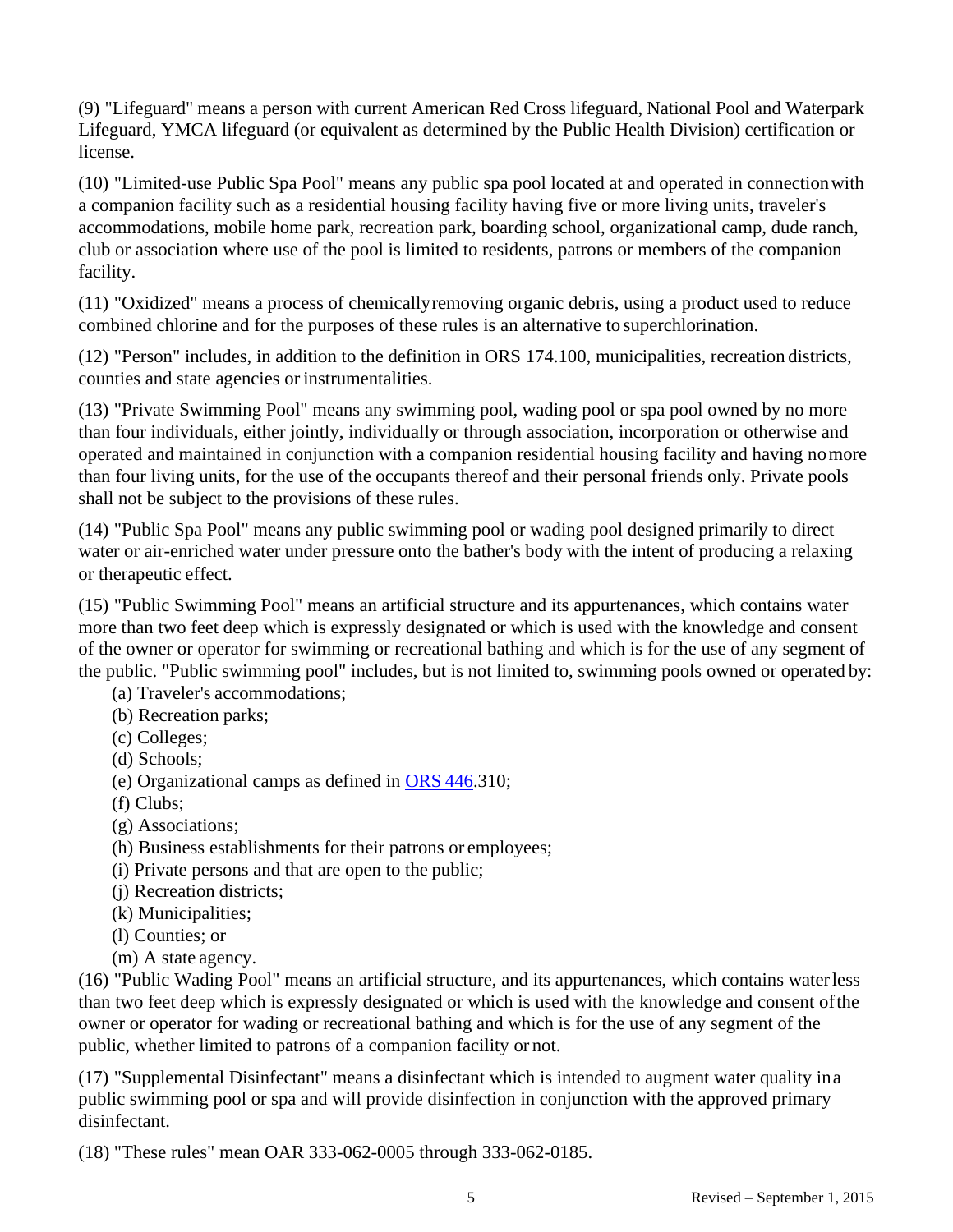(19) "Variance" means written permission from the division for a public swimming pool, public spa pool or public wading pool to be operated when it does not comply with all the applicable rules for public swimming pools, public spa pools or public wading pools.

Stat. Auth.: ORS 448.011 Stats. Implemented: ORS 448.011 Hist.: HD 14-1980(Temp), f. & ef. 12-19-80; HD 8-1981, f. & ef. 6-23-81; Renumbered from 333-042-0310; HD 24-1983(Temp), f. & ef. 12-16-83; HD 18-1991, f. & cert. ef. 10-15-91; HD 23-1994, f. 8-22-94, cert. ef. 9-1-94

#### **333-062-0020 Compliance**

(1) Public spa pools built prior to June 23, 1981, are exempt from the following requirements of these rules, provided such pools are constructed and maintained in accordance with the plans approved bythe Division for the construction of the spa pool, and provided the exemption does not present a health or safety hazard:

(a) OAR 333-062-0065(3); (b) OAR 333-062-0085(1), (2), and (10); (c) OAR 333-062-0090(2)(a); (d) OAR 333-062-0095(3) and (4); (e) OAR 333-062-0100(2); (f) OAR 333-062-0115(2)(a), (b), (c); (g) OAR 333-062-0140(1).

(2) The above exemptions do not apply to anyalteration or replacement of the affected components.

```
Stat. Auth.: ORS 448.011
Stats. Implemented: ORS 448.011
Hist.: HD 14-1980(Temp), f. & ef. 12-19-80; HD 8-1981, f. & ef. 6-23-81; Renumbered from 333-042-0315; HD 23-1994, f. 8-22-94, cert. 
ef. 9-1-94
```
#### **333-062-0025 Permit to Construct**

(1) No person shall construct a public spa pool or bathhouse adjacent thereto, or alter any suchstructures without:

- (a) Submitting complete plans and specifications to the Division;
- (b) Paying the stipulated plan review fee to the Division;
- (c) Receiving a written plan approval or conditional approval from the Division;
- (d) Paying the stipulated construction permit fee (unless fee exempt) to theDivision;
- (e) Receiving a permit to construct from the Division.

(2) Plans, specifications, and fees required herein shall be submitted at the time of filing application for a construction permit.

(3) No person shall deviate from the approved or conditionally approved plans and specifications during the construction or alteration of a facility described in section (1) of this rule without the writtenapproval of the Division.

(4) Construction permits will be issued only to the owner or authorized agent of theowner.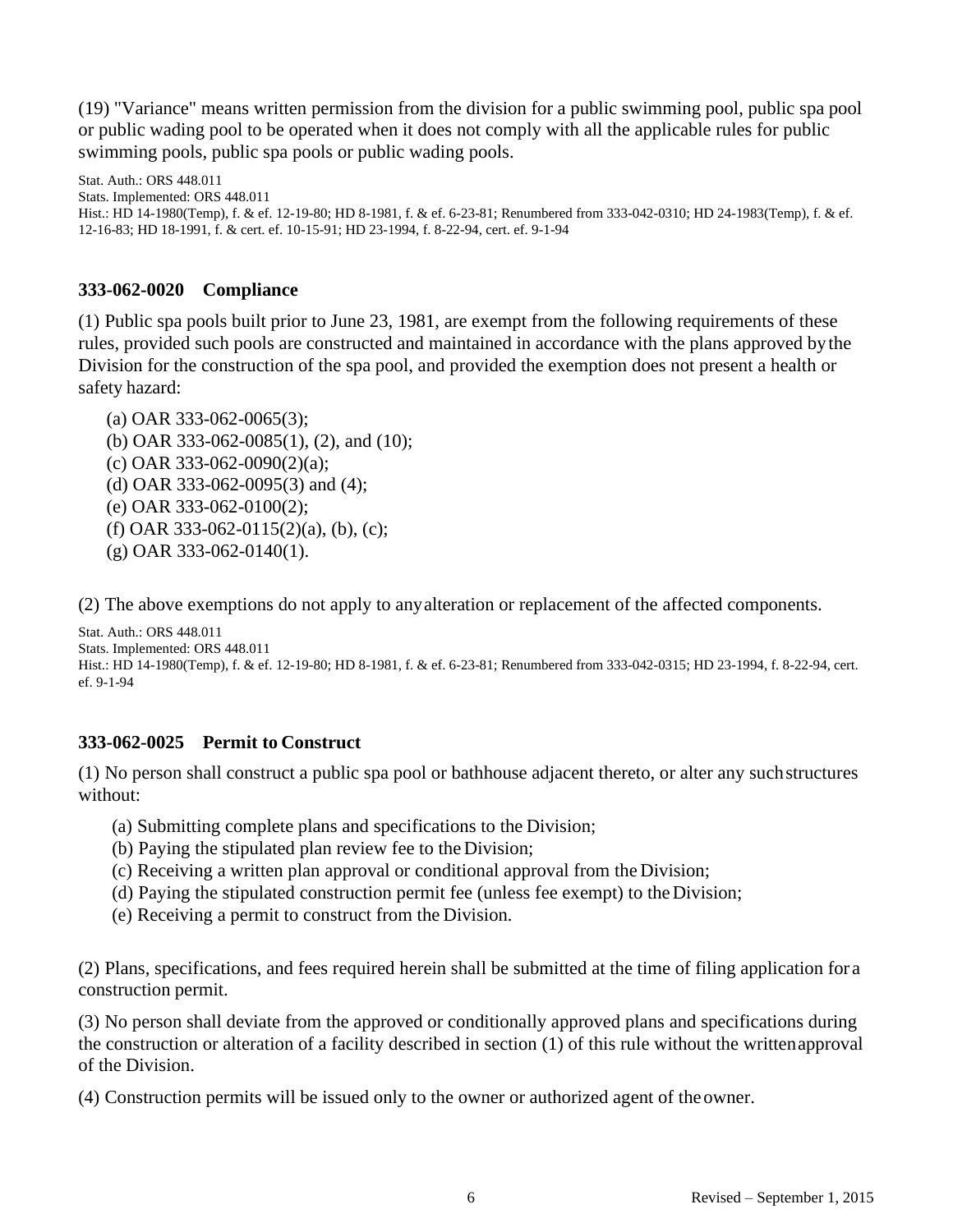(5)(a) The Division may issue a conditional construction permit where the plans and specifications for the proposed public spa pool demonstrate a new technology or alternative mode of operation not contemplated in these rules. Such a permit may be issued only when the proponent of the facility has provided information to the Division from which the Division determines that the spa pool may be reasonably expected to:

- (A) Operate continuously in a clean and sanitarymanner;
- (B) Not constitute a menace to public health or safety; and
- (C) Provide health and safety protection equal to or greater than that required by these rules.

(b) The conditional permit may impose conditions which will be set forth in a license for operation. These conditions may include but not be limited to submission of monitoring reports, sampling requirements, use restrictions, and such other conditions as the Division may deem necessary to protect the public health and safety or to further establish the Division's expectancy of such protection. Furthermore, any license issued subject to a conditional construction permit shall carry the condition that by its acceptance the holder understands that a conditional license may not be renewed, may be revoked or suspended, or a permanent license not issued in the future, if the Division determines that the provisions of subsections (5)(a), (b) and (c) of this rule are not met. Such conditional construction permit authority is not conferred upon any county notwithstanding any delegated or contractual authority in administration and enforcement of the public spa pool statutes and rules.

Stat. Auth.: ORS 448.011 Stats. Implemented: ORS 448.020 Hist.: HD 14-1980(Temp), f. & ef. 12-19-80; HD 8-1981, f. & ef. 6-23-81; Renumbered from 333-042-0320; HD 23-1994, f. 8-22-94, cert. ef. 9-1-94

#### **333-062-0030 Plans**

(1) Plans and specifications shall be prepared by a professional engineer or architect registered in the State of Oregon. Specific exemptions to this requirement may be granted by the Division, where in the judgment of the Division no architectural or engineering problems are presented and the plans accurately depict the proposed spa pool and address all requirements of these rules.

(2) Plans shall be submitted in duplicate, drawn to scale and in sufficient detail to completely andclearly illustrate what is to be constructed and shall include:

- (a) One plan view;
- (b) One cross section through the main drain;

(c) One overall plan showing the pool in relation to other facilities in the area. (This plan maybe combined with subsection  $(2)(a)$  of this rule);

- (d) One detailed view of the equipment room layout;
- (e) One vicinity map;

(f) One piping schematic showing piping, pipe size, inlets, main drains, skimmers, gutter outlets, vacuum fittings, and all other appurtenances connected to the pool piping system. (This plan maybe combined with subsection (2)(a) of this rule);

(g) One cross section of the step treads and risers.

(3) Plans must show all required components of the spa pool and its appurtenances and plan notes such as "fence by owner" or "deck to be under separate contract" shall not be acceptable as a substitute for scale drawings.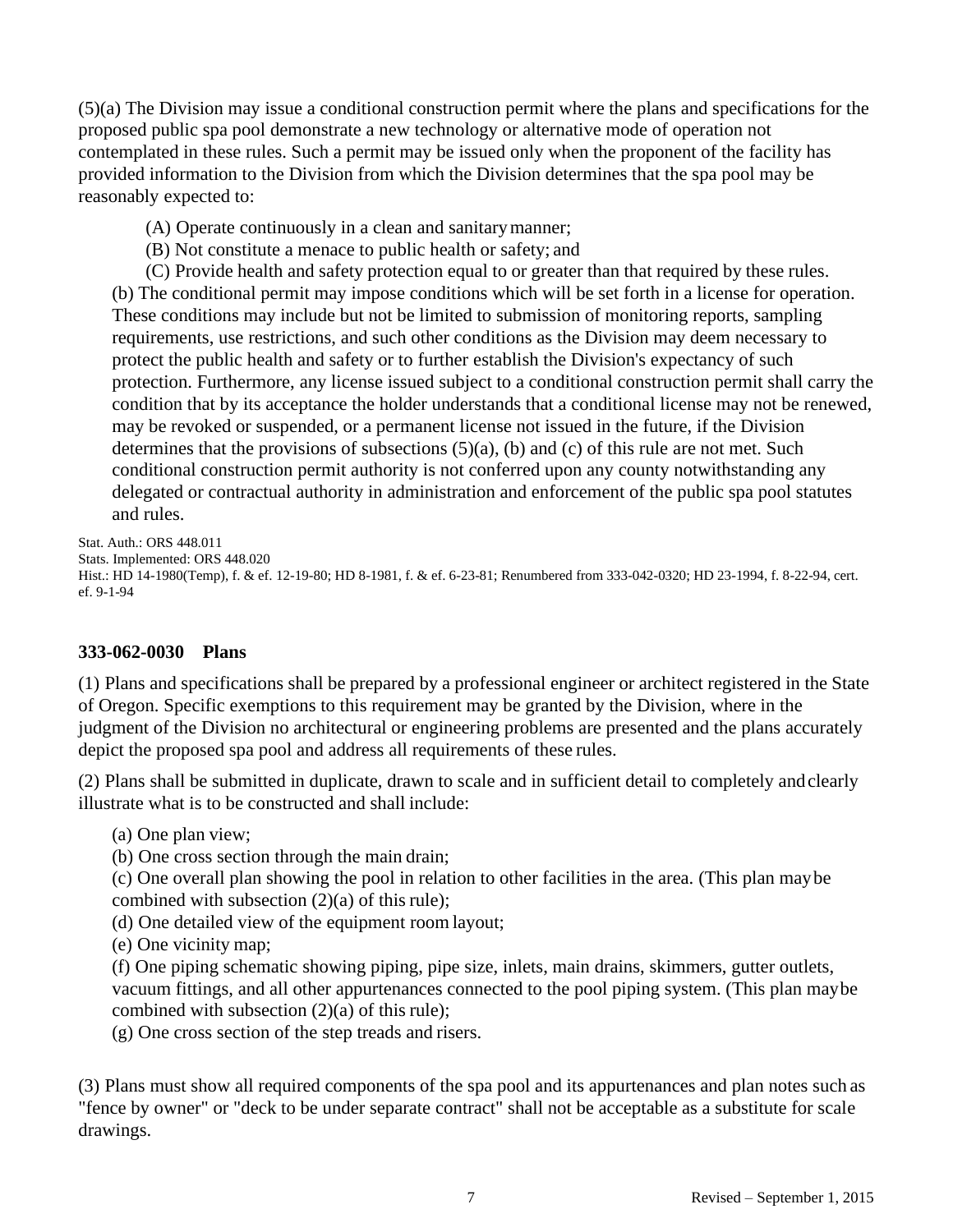(4) Plans shall include the following information in tabulated form:

- (a) Legal address of the facility;
- (b) Location of the facility if different from legaladdress;
- (c) Owner's or authorized agent's name, address and telephonenumber;
- (d) Surface area of pool;

(e) Pool volume, turn over time, flow rate, filter rate/unit area, type of filter and total system head loss;

(f) Manufacturer, make and model numbers of the pump, filter, and automatic chemical feed apparatus, filter head loss (clean and dirty), and pump curve showing design flow rate and head;

(g) Source of water used at the pool;

(h) Means of disposing of backwash water and/or drained water from the spa;

(i) Specifications of materials relating to the spa pool, piping, inlets and outlets,skimmers.

Stat. Auth.: ORS 448.011

```
Stats. Implemented: ORS 448.030
```

```
Hist.: HD 14-1980(Temp), f. & ef. 12-19-80; HD 8-1981, f. & ef. 6-23-81; Renumbered from 333-042-0325; HD 23-1994, f. 8-22-94, cert. 
ef. 9-1-94
```
#### **333-062-0035 Licenses**

No person shall operate a public spa pool, without:

(1) The pool having received a final construction inspection and approval from theDivision;

(2) Making application for a license to operate such a pool;

(3) Paying the license fee; and

(4) Securing a license from the Division;

(5) Such license terminates and is renewable on December 31 of each year.

```
Stat. Auth.: ORS 448.011
Stats. Implemented: ORS 448.035
Hist.: HD 14-1980(Temp), f. & ef. 12-19-80; HD 8-1981, f. & ef. 6-23-81; Renumbered from 333-042-0330; HD 24-1983(Temp), f. & ef.
12-16-83; HD 23-1994, f. 8-22-94, cert. ef. 9-1-94
```
#### **333-062-0040 Conditional Licenses**

(1) Conditional licenses may be issued by the Division in circumstances inwhich:

(a) There is substantial compliance with these rules;

(b) In which a written schedule for total compliance approved by the Division is instituted and maintained; and

(c) Where in the judgment of the Division, there will be no immediate threat to health and safety during the time in which to meet complete compliance. The Division may also require special safeguards to be instituted and maintained as a condition of the conditional license.

(2) Conditional licenses may also be issued by the Division as provided in OAR333-062-0025(5).

```
Stat. Auth.: ORS 448.011
Stats. Implemented: ORS 448.011
Hist.: HD 14-1980(Temp), f. & ef. 12-19-80; HD 8-1981, f. & ef. 6-23-81; Renumbered from 333-042-0335; HD 23-1994, f. 8-22-94, cert. 
ef. 9-1-94
```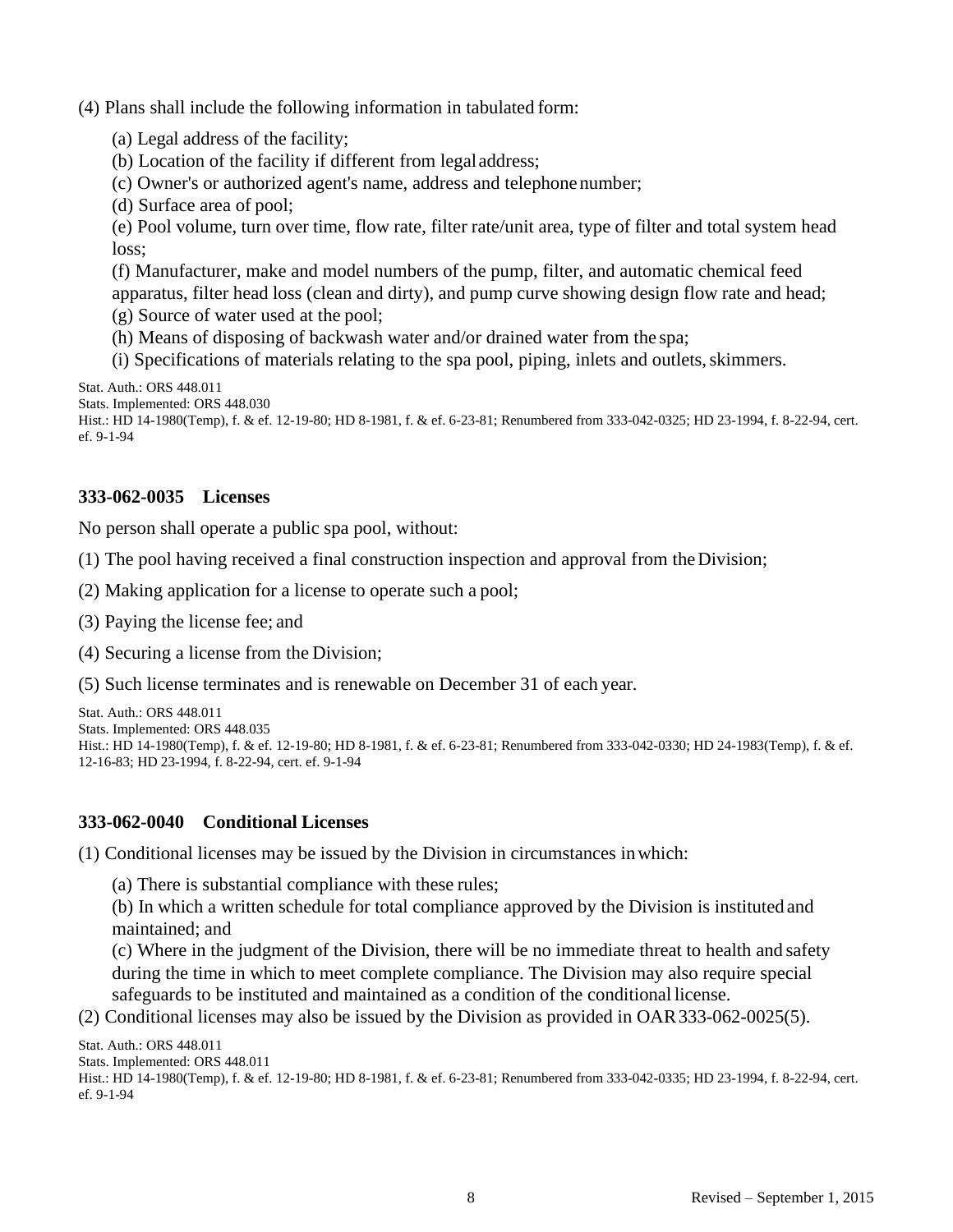#### **333-062-0045 Maintenance and Modification**

(1) All equipment of public spa pools shall be operational and shall be kept in good repair. Such equipment shall be maintained in conformance with the original design or better.

(2) The structural components of all public spa pools and their appurtenances shall be maintained in good repair.

```
Stat. Auth.: ORS 448.011
Stats. Implemented: ORS 448.011
Hist.: HD 14-1980(Temp), f. & ef. 12-19-80; HD 8-1981, f. & ef. 6-23-81; Renumbered from 333-042-0340
```
#### **333-062-0050 Size**

Public spa pools shall be sized according to and shall not exceed the design limit of the bather load function shown below. Bather loads are specific in-tank loads only.

#### **Maximum Load = A divided by 10**

Where A equals the surface area of the public spa pool in square feet.

```
Stat. Auth.: ORS 448.011
Stats. Implemented: ORS 448.011
Hist.: HD 14-1980(Temp), f. & ef. 12-19-80; HD 8-1981, f. & ef. 6-23-81; Renumbered from 333-042-0345
```
#### **333-062-0055 Dimensions**

(1) Public spa pools shall not have sharp edges or protrusions where walls meet at an acute angle.Public spa pools shall be shaped so as to provide for complete water circulation and mixing.

(2) Public spa pools shall be no deeper than 4' (1.22 m) measured from the waterline.

(3) The maximum depth of any seat or sitting bench shall be 2'0" (61 cm) measured from the waterline.

```
Stat. Auth.: ORS 448.011
Stats. Implemented: ORS 448.011
Hist.: HD 14-1980(Temp), f. & ef. 12-19-80; HD 8-1981, f. & ef. 6-23-81; Renumbered from 333-042-0350
```
#### **333-062-0060 Finishes and Markings**

(1) Wall and floor finishes shall be of non-toxic materials, shall be impervious and enduring. Such finishes shall be smooth and easily cleanable.

(2) Public spa pools shall have permanent depth markings plainly and conspicuously posted and locatedas follows:

(a) The maximum water depth shall be clearlymarked;

(b) Depth markings shall be at least 4" (10 cm) in height and of a contrasting color with the background;

(c) Depth markings shall be placed within 18" (46 cm) of the water's edge and shall be positionedto be read while standing on the deck facing the water;

(d) Depth markings shall be spaced at no more than 25' (7.62 m) intervals and shall be uniformly located around the perimeter of the spa.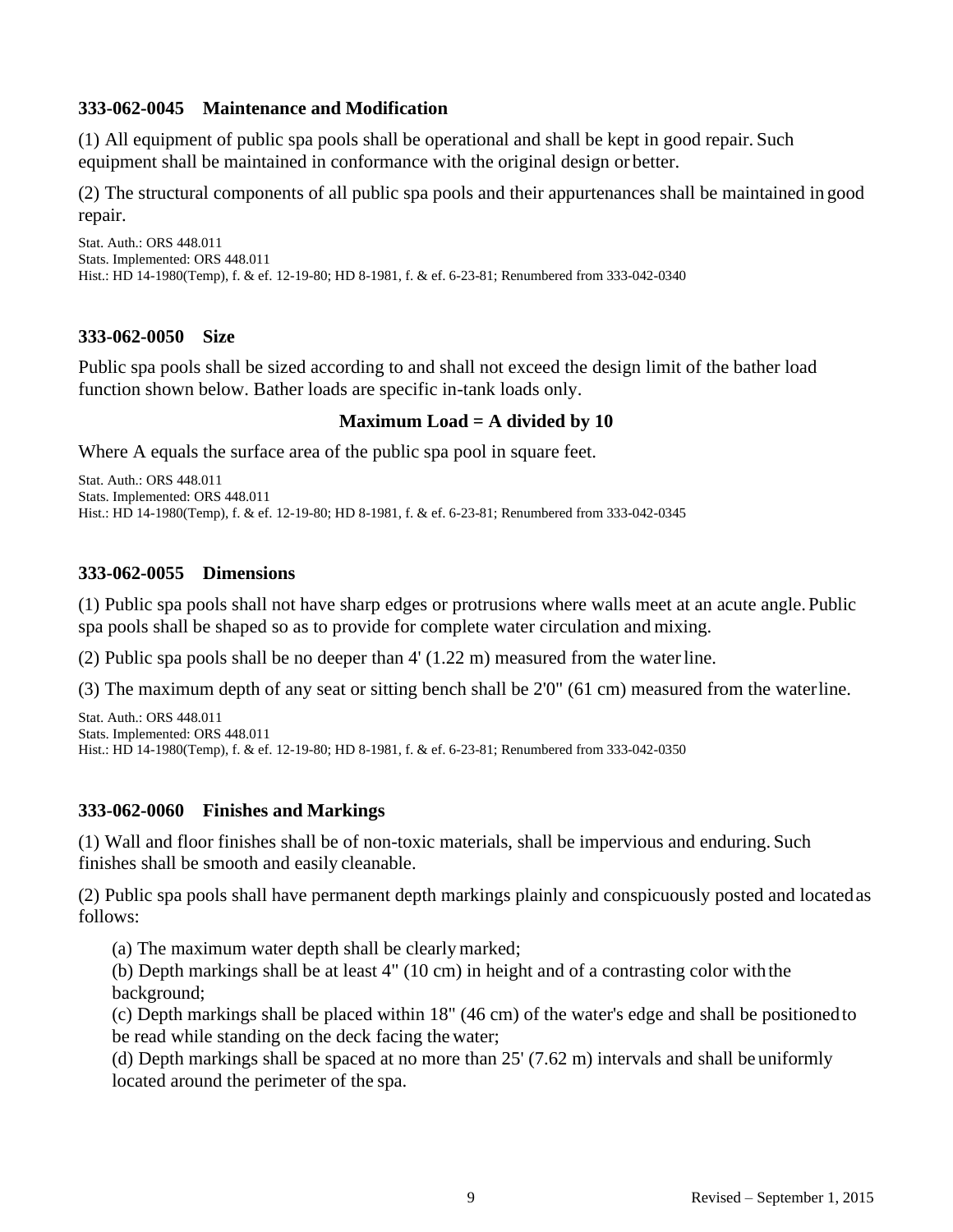(3) Spas with wooden interior surfaces are not allowed.

Stat. Auth.: ORS 448.011 Stats. Implemented: ORS 448.011 Hist.: HD 14-1980(Temp), f. & ef. 12-19-80; HD 8-1981, f. & ef. 6-23-81; Renumbered from 333-042-0355

#### **333-062-0065 Illumination**

(1) Where underwater lighting is used, the electrical circuit to the underwater light shall be equippedwith a ground fault interrupter.

(2) Where underwater lighting is not employed, and night or indoor bathing is permitted, thecombined area and pool lighting shall be not less than two watts per square foot (0.93 m2) of deck area.

(3) Where underwater lighting is used, and night or indoor bathing is permitted, area lighting shallbe provided for the deck areas and directed away from the spa pool surface. No less than 0.6 watts incandescent or the equivalent per square foot of deck area shall be used.

```
Stat. Auth.: ORS 448.011
Stats. Implemented: ORS 448.011
Hist.: HD 14-1980(Temp), f. & ef. 12-19-80; HD 8-1981, f. & ef. 6-23-81; Renumbered from 333-042-0360; HD 23-1994, f. 8-22-94, cert. 
ef. 9-1-94
```
#### **333-062-0070 Ventilation**

(1) A public spa pool license holder must ensure that there is sufficient ventilation to prevent build-up of harmful amounts of moisture or chemical byproducts in the air of buildings enclosing spapools.

(2) New and public spa pool ventilation systems renovated after September 1, 2014 must comply withthe requirements of the Oregon Structural Specialty Code, 2014 Edition, and the Oregon Mechanical Specialty Code, 2014 Edition.

[Publications: Publications referenced are available from the agency.]

```
Stat. Auth.: ORS 448.011
Stats. Implemented: ORS 448.011
Hist.: HD 14-1980(Temp), f. & ef. 12-19-80; HD 8-1981, f. & ef. 6-23-81; Renumbered from 333-042-0365; HD 23-1994, f. 8-22-94, cert. 
ef. 9-1-94; PH 23-2014, f. 8-15-14, cert. ef. 9-1-14
```
#### **333-062-0075 Ladder, Recesses Steps and Stairways**

(1) Spa ladders, recessed steps or stairways shall be provided where spa depth exceed24".

(2) There shall be at least one ladder, set of recessed steps or stairwayfor each 50 feet of spa pool perimeter or fraction thereof.

(3) Ladder treads, recessed step surfaces and stairs shall have slip-resistantsurfaces.

(4)(a) Ladders and recessed steps shall be provided with two handrails;

(b) Stairs shall be provided with at least one handrail.

(5) Recessed steps shall drain into the pool.

(6) Stairway treads shall have a minimum unobstructed horizontal tread depth of 10" (25 cm) and a minimum unobstructed surface area of 240 square inches (154 cm2).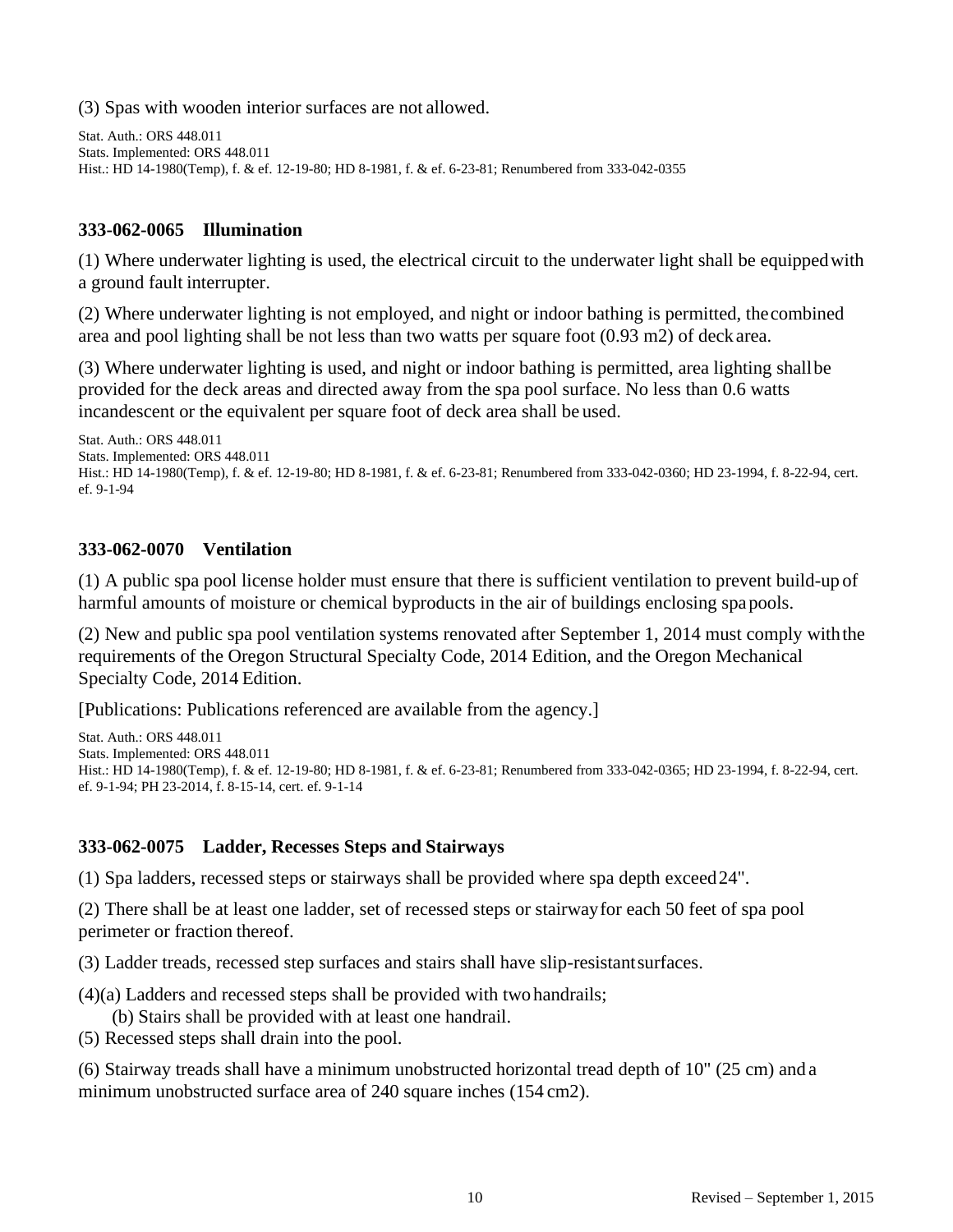(7) Risers at the centerline of the stairway treads shall have a maximum uniform height of 12" (30cm). The vertical riser height from deck surface down to the top of the first tread shall not exceed 12" (30cm). When the bottom tread serves as a bench or seat, the bottom riser shall be a maximum of 14" (35 cm).

(8) Ladders and handrails shall be securelymounted.

Stat. Auth.: ORS 448.011 Stats. Implemented: ORS 448.011 Hist.: HD 14-1980(Temp), f. & ef. 12-19-80; HD 8-1981, f. & ef. 6-23-81; Renumbered from 333-042-0370; HD 23-1994, f. 8-22-94, cert. ef. 9-1-94

#### **333-062-0080 Spa Pool Enclosure**

A public spa pool license holder must ensure that:

(1) A public spa pool is protected by an enclosure such as a fence, wall, or building withoutprivate entrances to the pool area; and

(2) Spa pool enclosures including windows, gates and doors are constructed in such a manner so as to discourage or prevent access to the pool by unsupervised children and domestic animals andincorporate the following construction standards:

(a) Enclosures shall not be less than four feet (1.2 m) in height measured from the outside ground at a point one foot (300 mm) horizontal from the base of the enclosure;

(b) There shall be not more than four inches (100 mm) of space between the bottom of the enclosure and the ground's surface or pool deck;

(c) Separation between vertical sections and bars shall be a maximum of four inches(100mm);

(d) Horizontal rails shall be spaced with a minimum  $42$  inches (1065mm) separation;

(e) All exterior projections or recessions shall be 42 inches (1065mm) from either the top or bottom of the fence;

(f) Gates and doors in spa enclosures shall be self-closing and shall be equipped with a lockable and self-latching device. The operating controls for the self-latching device shall be located at least 42 inches (1065 mm) above the exterior ground or pool deck. Gates and doors on new pools must swing "out" of the pool enclosure, or away from the pool. If an existing pool's gates or door does not swing away from the pool, it must be changed when the change is not highly burdensome or impractical due

to special conditions or cause

(g) Entrances with self-closing and self-locking devices requiring the use of a key, keycard or combination code to gain access may have controls located at a minimum of 36 inches to 54 inches (0.9 m to 1.35 m) above the exterior ground surface. The gates or doors cannot require a key,keycard or combination code to exit the pool area;

(h) Construction methods and materials shall be used that provide a durable and low maintenance structure;

(i) Buildings enclosing public spa pools constructed on or after September 1, 2014 and buildings enclosing spa pools that are remodeled or renovated on or after September 1, 2014 shall be constructed in accordance with the requirements of the Oregon Structural Specialty Code 2014 Edition.

(3) When a pool is closed to patrons, all entry/exit points are to be properly maintained andsecured against unauthorized entry.

[Publications: Publications referenced are available from the agency.]

Stat. Auth.: ORS 448.011 Stats. Implemented: ORS 448.011 Hist.: HD 14-1980(Temp), f. & ef. 12-19-80; HD 8-1981, f. & ef. 6-23-81; Renumbered from 333-042-0375; HD 23-1994, f. 8-22-94, cert. ef. 9-1-94; PH 23-2014, f. 8-15-14, cert. ef. 9-1-14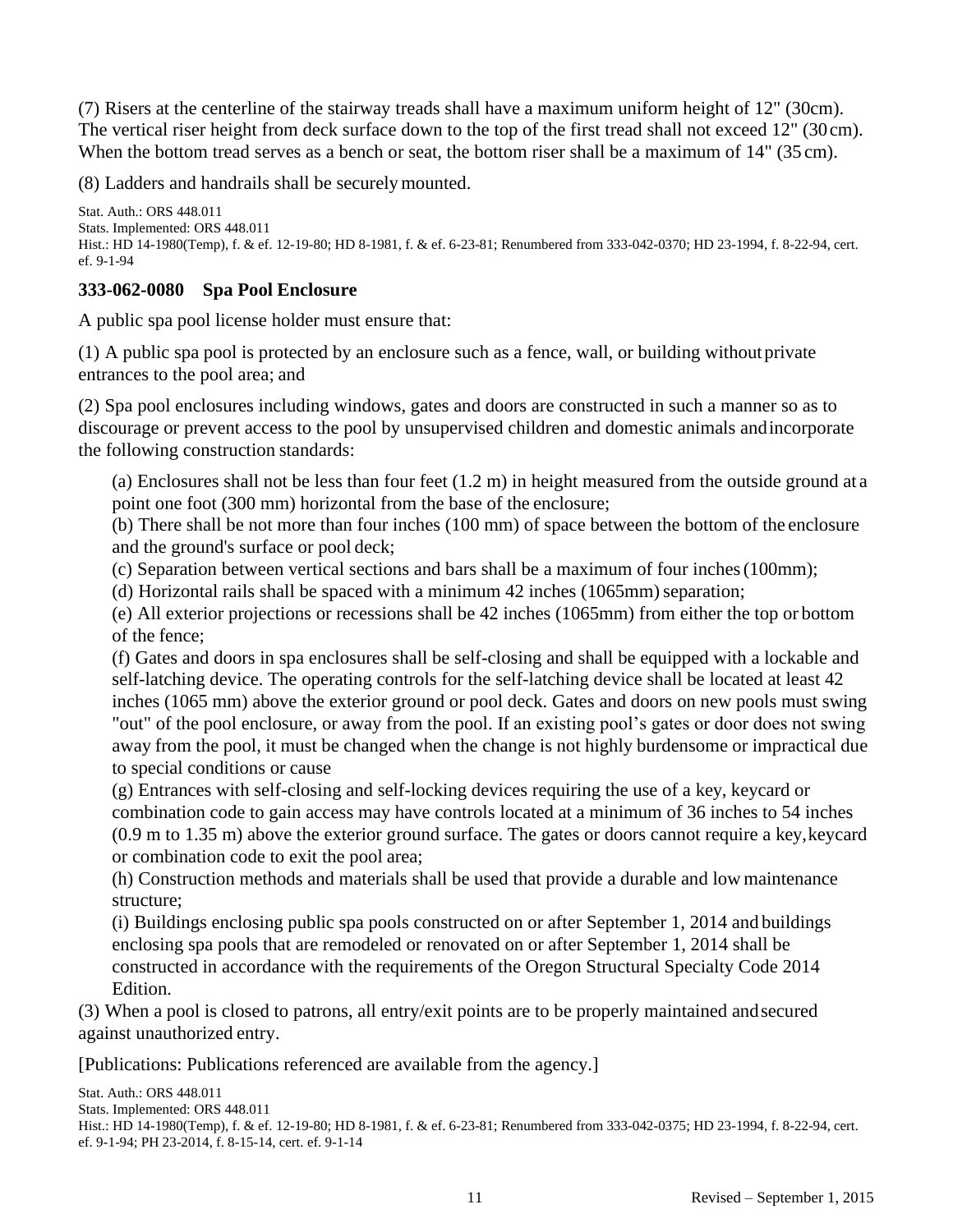#### **333-062-0085 Decks**

(1) A 6' x 8' continuous unobstructed deck shall be provided on at least one side of all public spa pools with less than 100 square feet of water surface. Public spa pools with 100 square feet of water surface area or more shall provide additional deck area at least four feet wide around at least 50 percent of the spa.

(2) Walkways and decks shall be constructed of concrete, non-slip tile or equallyimpervious material with a smooth, but non-slip, easily cleanable surface.

(3) Decks shall slope no less than 1/4" (6 mm) per foot (30 cm).

(4) Deck surfaces shall be slip-resistant.

(5) Joints between concrete deck slabs shall be water tight and shall be designed so as to protect the pool, coping and its mortar bed from movement of the deck.

(6) Decks shall be provided with expansion joints. New and replacement expansion joints shall not be constructed of wood.

(7) Voids between adjoining concrete deck slabs shall be no greater than 3/16" (5mm).

(8) Adjoining deck surface elevations shall vary no more than 1/4" (6mm).

(9) Decks shall be drained to perimeter drains.

(10) Wood decking around public spa pools is prohibited.

```
Stat. Auth.: ORS 448.011
Stats. Implemented: ORS 448.011
Hist.: HD 14-1980(Temp), f. & ef. 12-19-80; HD 8-1981, f. & ef. 6-23-81; Renumbered from 333-042-0380; HD 23-1994, f. 8-22-94, cert. 
ef. 9-1-94
```
#### **333-062-0090 Overflow Systems**

(1) All public spa pools shall be operated with a continuous overflow.

(2)(a) Where surface skimmers are used, the flow rate through the skimmer shall be designed to provide 50 percent of the total turnover rate with a maximum flow through any single skimmer of 30 gpm;

(b) The minimum acceptable width for the intake throat of a skimmer, measured at the widerlocation, shall be 5";

(c) Where surface skimmers are used as the sole overflow system, one surface skimmer shall be provided for each 100 square feet (9.3m2) or fraction thereof of the spa's surface area. If a conflict arises between subsection (a) of this section and this subsection, the subsection requiring thegreatest number of skimmers shall apply;

(d) When two or more skimmers are used in a spa, they shall be located so as to maintain effective skimming action over the entire surface area of the spa.

Stat. Auth.: ORS 448.011

Stats. Implemented: ORS 448.011

Hist.: HD 14-1980(Temp), f. & ef. 12-19-80; HD 8-1981, f. & ef. 6-23-81; Renumbered from 333-042-0385

#### **333-062-0095 Recirculation Systems**

(1) Public spa pools shall have recirculation systems and filtration systems with piping, pumps, filters, disinfection and other equipment which maintain spa pool water quality in accordance with OAR 333- 062-0165(1).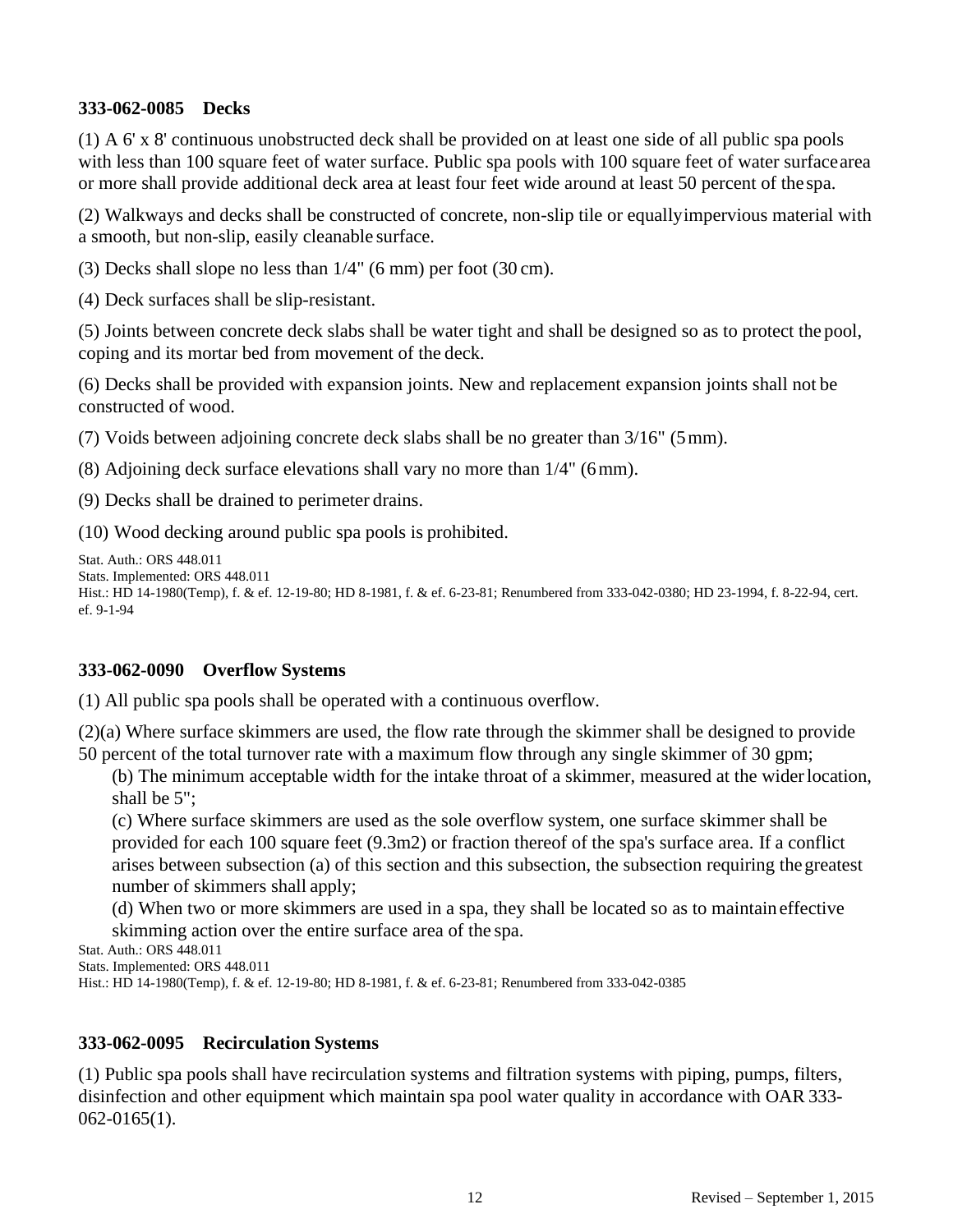(2) The system of pumps, filters, disinfection facilities and other equipment shall be of adequate size to recirculate, filter and disinfect the entire volume of spa water within 30minutes.

(3) The recirculation system shall be a two pump system. One pump will provide the requiredturnover rate, filtration and disinfection for the spa water. The second pump shall provide the water for the hydrotherapy turbulence of thewater.

(4) Public spa pool recirculation systems shall be separate from companion swimming pools.

(5) Recirculation and filtration systems shall be in operation continuously while the facility is in use.

```
Stat. Auth.: ORS 448.011
Stats. Implemented: ORS 448.011
Hist.: HD 14-1980(Temp), f. & ef. 12-19-80; HD 8-1981, f. & ef. 6-23-81; Renumbered from 333-042-0390; HD 23-1994, f. 8-22-94, cert. 
ef. 9-1-94
```
#### **333-062-0100 Inlets**

(1) Pool inlets must be provided, sized, and arranged to produce a uniform circulation of water so asto maintain a uniform disinfectant residual throughout the pool.

(2) There must be at least one inlet per 400 square feet of pool area or 10,000 gallons of water,whichever is greater, with a minimum of two inlets.

(3) Grates must be designed so as to prevent entrapment offingers.

(4) All recirculation inlet fittings must be adjustable for rate of flow. Wall inlet fittings must be directional.

(5) Inlet fittings must have tamper-proof screws that cannot be removed except with tools. Grates,vortex plates and inlet fittings must be in place whenever the spa is in use.

(6) Direct potable water pool inlets must:

(a) Be over-the-rim spouts with an air-gap located beside grabrails;

(b) Be through-the-wall fill lines located above the water level and equipped with anappropriate backflow prevention device installed per OAR 333-061-0071; or

(c) Be directly connected to the recirculation water supply and equipped with reduced pressure device installed per OAR 333-061-0071 on the potable water supply adjacent to the connection with the spa pool recirculation water.

Stat. Auth.: ORS 448.011

Stats. Implemented: ORS 448.005 - 448.100 & 448.990

Hist.: HD 14-1980(Temp), f. & ef. 12-19-80; HD 8-1981, f. & ef. 6-23-81; Renumbered from 333-042-0395; HD 23-1994, f. 8-22-94, cert. ef. 9-1-94; PH 6-2009(Temp), f. 6-16-09, cert. ef. 6-17-09 thru 12-13-09; Administrative correction 12-23-09; PH 16-2009, f. & cert. ef. 12- 23-09

#### **333-062-0103 Submerged Suction Fittings and Drains**

(1) The requirement in section (3) of this rule applies to:

(a) A spa pool constructed after December 25, 2009;

(b) A spa pool constructed before December 25, 2009, that on or after July 1, 2015, has itssubmerged suction fittings renovated or remodeled.

(2)(a) Every spa pool must have an easy and effective means of draining the pool.

(b) Main drain and submerged suction outlets must be designed with sufficient open area that the maximum velocity through the cover does not exceed the cover's listed flowrate. Drains andsuction fittings must be installed to minimize tripping, toe stubbing and scrape hazards.

(c) All hardware and fittings must be supplied by the manufacturer and installed according tothe manufacturer's directions.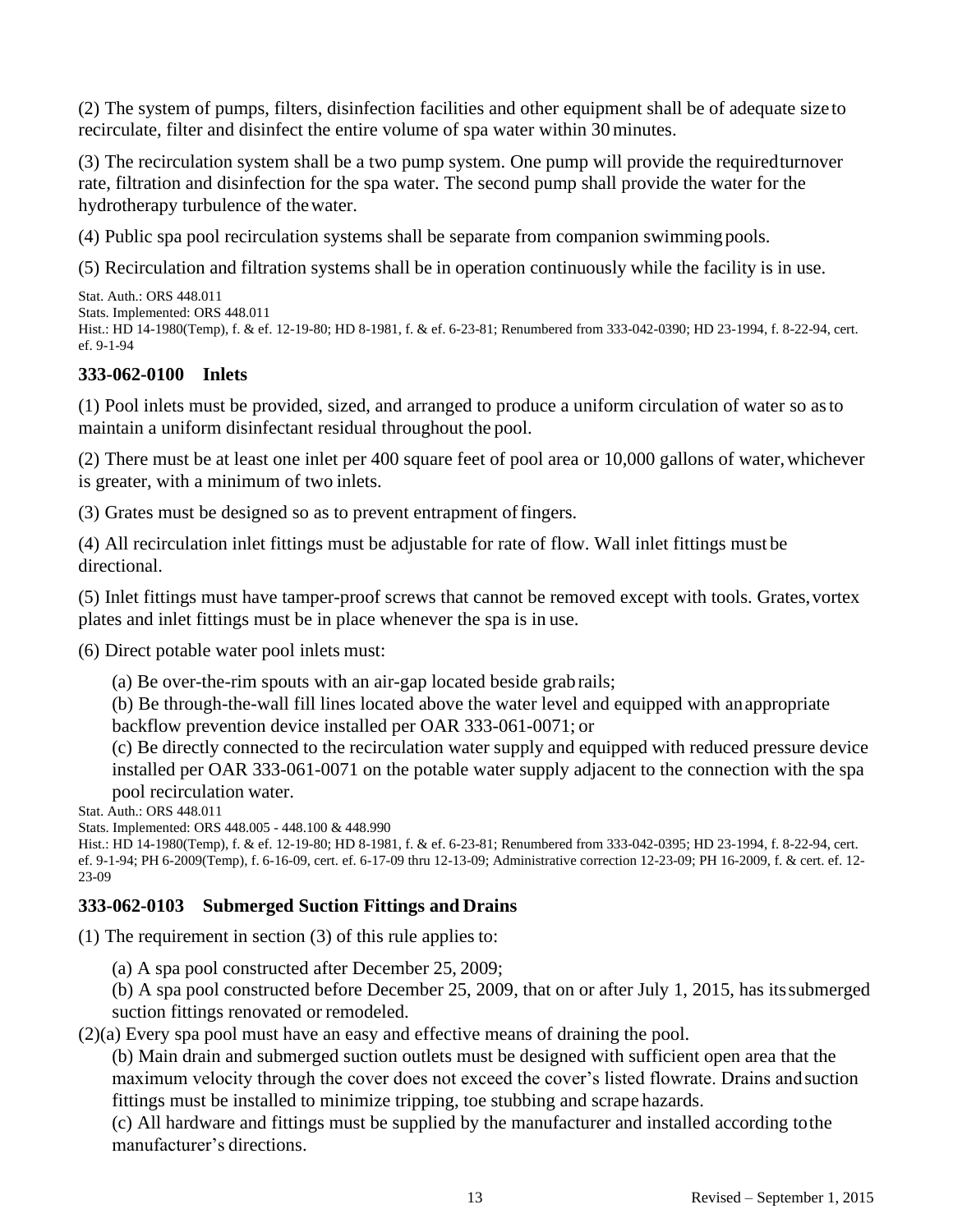(d) Broken or missing grate fittings. If the pool operator finds that a suction fitting is broken or missing, the operator must close the pool immediately, shut down the recirculation system andremain closed until the fitting has been replaced.

(3) New construction. Main drain and submerged suction fitting systems must provide entrapment,hair entanglement and evisceration protection.

(a) Main drains and submerged suction fittings and sumps must be compliant with the requirements of ANSI/APSP-16 Suction Fittings for Use in Swimming Pools, Wading Pools, Spas, and HotTubs (2011). The cover must be labeled and include; "VGB 2008," the logo of the third party listing agency, the standard for which it was tested, the gallons per minute flow for which it was approved and the location it is to be placed.

(b) The spa licensee must maintain any documentation concerning the main drain orsubmerged suction fitting.

(c) All submerged suction fittings must be installed with a sump designed and approved bythe manufacturer for that outlet cover.

(d) All field built sumps must be designed by an Oregon registered engineer and must be built so the opening of the suction pipe is no closer than 1.5 times the pipe's inside diameter from the bottom of the listed suction cover/plate.

(e) Main drains and submerged suction fittings must be separated by at least three feet

(915mm)(measured from the main drain connector pipe centerlines) between the furthest fittings,or be on separate planes, placed so the floor and wall suction fittings cannot be easily blocked at the same time.

(A) The outlets must be sized to handle an equal portion of at least 200 percent of the recirculation flow.

(B) The outlets must be installed so that they cannot be isolated from one another; no intervening valves.

(C) The piping going back to the pump must be located in the hydraulic middle of the connector piping, and must be the same size as the connector piping.

Stat. Auth.: ORS 448.011 Stats. Implemented: ORS 448.005 - 448.100 & 448.990

Hist.: PH 16-2009, f. & cert. ef. 12-23-09; PH 23-2014, f. 8-15-14, cert. ef. 9-1-14

#### **333-062-0105 Piping**

(1) Spa pool recirculation piping shall be sized to carry the following maximum designflows:

(a) Discharge piping (except copper) -- 10 ft./sec. (3.05m/sec.);

- (b) Discharge piping (copper) -- 8 ft./sec. (2.44m/sec.);
- (c) Suction velocity  $-6$  ft./sec. (1.83 m/sec.).

(2) Pool recirculation piping, if plastic, shall comply with **National Sanitation FoundationStandard Number 14 for Plastic Piping System Components and RelatedMaterials**.

(3) Spa pool backwash and/or drain lines shall be permanently piped with an air break. For all spa pools built after May 1, 1986, the pool backwash and/or drain line shall be permanentlypiped with an air break to discharge into an approved sewerage system.

[Publications: Publications referenced are available from the agency.]

```
Stat. Auth.: ORS 448.011
Stats. Implemented: ORS 448.011
Hist.: HD 14-1980(Temp), f. & ef. 12-19-80; HD 8-1981, f. & ef. 6-23-81; Renumbered from 333-042-0400; HD 23-1994, f. 8-22-94, cert. 
ef. 9-1-94
```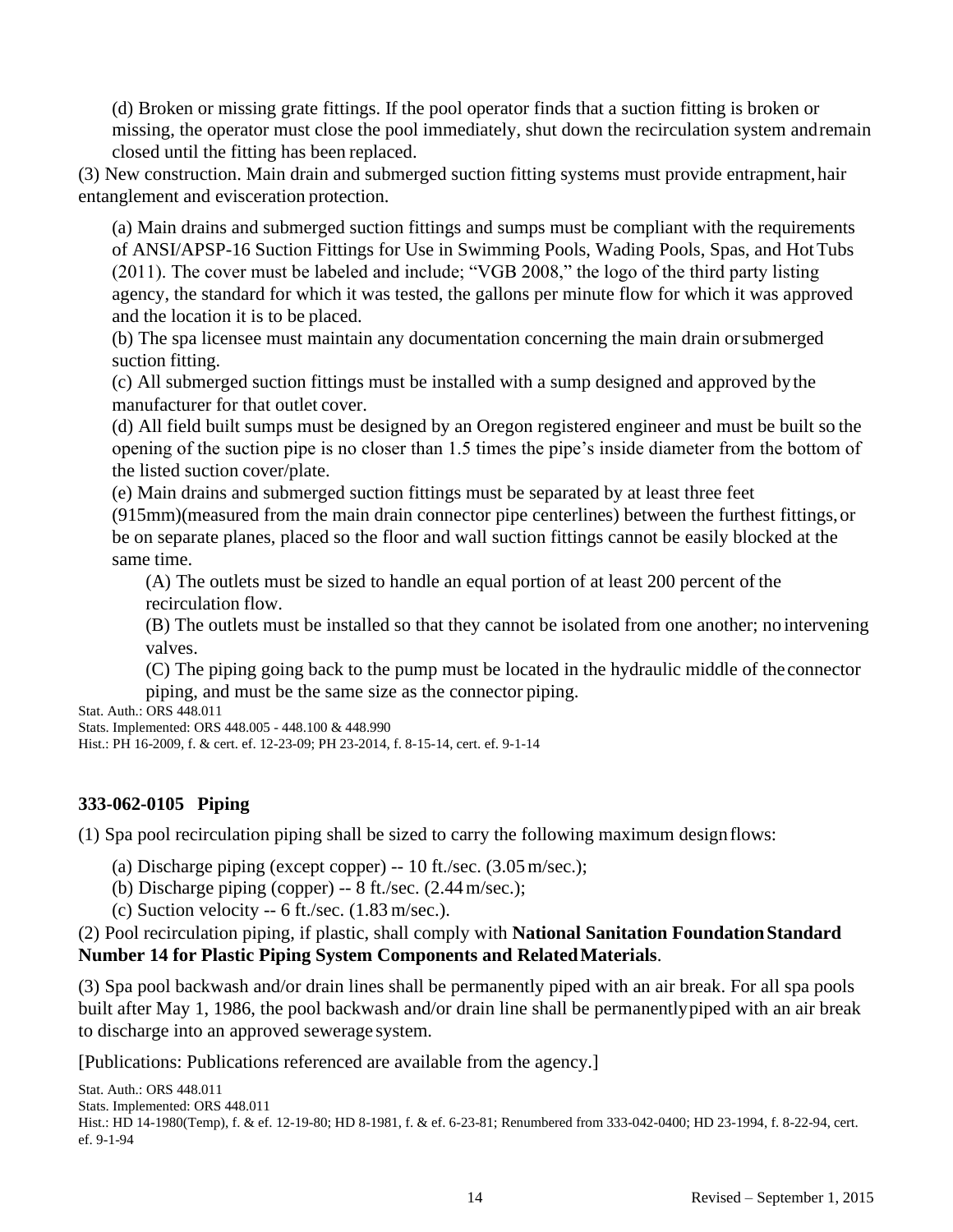#### **333-062-0110 Pumps**

(1) A pump and motor shall be provided for recirculation of pool water:

(a) All pumps shall be provided with a strainer on the suction side of the pump. The strainer shall be at least equal in size to the pump suction line;

(b) Strainers installed below water level shall be provided with a valve on each side tofacilitate cleaning.

(2) Performance of pumps shall meet the conditions of flow required for filtering and backwashingthe filters against the total dynamic head developed by the complete system. Pumps shall be capable of providing design flow rates at no less than 60 feet  $(1.83 \text{ kg/cm2})$  of total dynamichead.

(3) Pumps shall be capable of pumping at a rate sufficient to turn over the total pool volume within 30 minutes.

(4) Pumps on public spa pools built or remodeled after the effective date of these rules shall complywith National Sanitation Foundation Standard Number 50 on centrifugal pumps.

(5) Pumps shall be sized so as to pump the flow required in section (3) of this rule under filter soil conditions such as to create pressures or vacuums at which manufacturers recommend filtercleaning.

```
Stat. Auth.: ORS 448.011
Stats. Implemented: ORS 448.011
Hist.: HD 14-1980(Temp), f. & ef. 12-19-80; HD 8-1981, f. & ef. 6-23-81; Renumbered from 333-042-0405; HD 23-1994, f. 8-22-94, cert. 
ef. 9-1-94
```
#### **333-062-0115 Filters**

(1) Filters shall be capable of maintaining pool water clarity as described in OAR333-062-0165(1)(i) under conditions of maximum user load.

(2) Public spa pool filter rates shall not exceed the following:

(a) High rate sand filter -- 18 gpm per square foot (.093 m2) of filter media or that rate approvedby the manufacturer for that particular filter, whichever isless;

(b) Diatomaceous earth filters -- 1.5 gpm (5.7 1pm) per square foot (.09 m2) of filtermedia;

(c) Cartridge filters -- 0.375 gpm per square foot of effective filter area. Effective filter area shall be that as determined by a testing laboratory recognized by the Division to make such tests.

(3) A means shall be provided to permit release of air which enters the filtertank.

(4) Filter components which require servicing shall be accessible and available for inspection andrepair.

(5) Filters shall meet the safetyperformance standards of the **National Sanitation Foundation Number 50 for Circulation System Components for SwimmingPools**.

(6) Separation tanks or settling sumps are required with DE filters. Separation tanksshall:

(a) Be provided with a manual means of air release or a lid which provides a slow and safe releaseof pressures;

(b) Have a precautionary statement affixed warning the user that the air release must be opened before starting the circulation pump.

[Publications: The publication(s) referred to or incorporated by reference in this rule are available from the agency.]

```
Stat. Auth.: ORS 448.011
Stats. Implemented: ORS 448.011
Hist.: HD 14-1980(Temp), f. & ef. 12-19-80; HD 8-1981, f. & ef. 6-23-81; Renumbered from 333-042-0410; HD 23-1994, f. 8-22-94, cert. 
ef. 9-1-94
```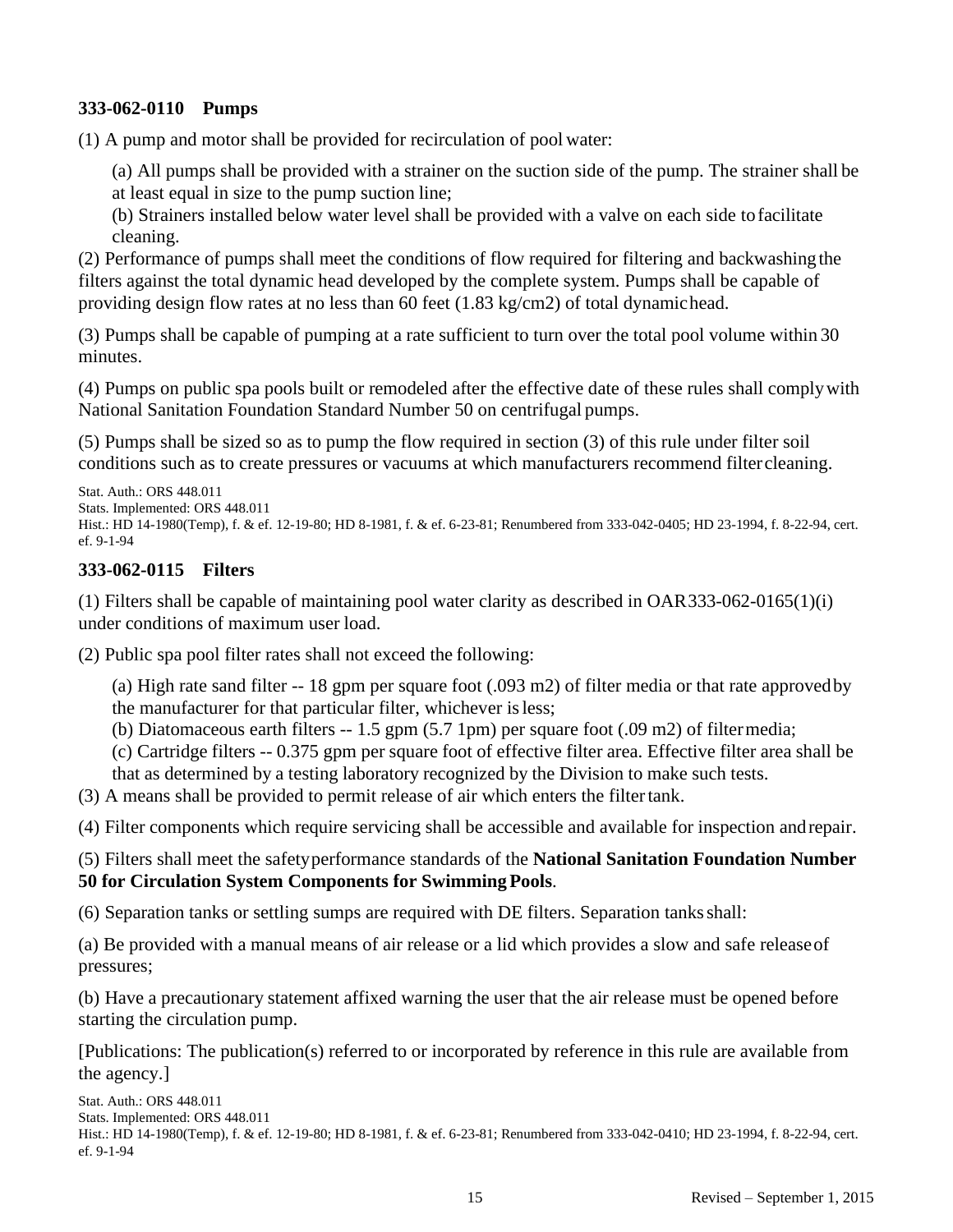#### **333-062-0120 Heaters**

(1) Fired water heaters installed after September 1, 1994, used exclusively for heating water for spa pools are considered pool boilers and are exempt from the requirements of ORS 480.510 to 480.665 (Boiler and Pressure Vessel Law) if:

(a) Units are equipped with a flow switch or pressure switch set at a minimum of  $1-1/2$  psig;

(b) No intervening stop valves are installed on the discharge side of the unit;

(c) Discharge piping is not reduced from the engineering sizing of the firedheater;

(d) All units are equipped with an ASME-approved pressure and temperature relieving device set at50 psig;

(e) The unit has a maximum of 10 gallons capacity contained within the unit; and

(f) The burner is wired in series with the recirculation pump.

(2) Where fuel-burning swimming pool heaters are provided for public spa pools, theyshall:

- (a) Be situated so that the pilot light, if present, is readily accessible;
- (b) Be provided with an adequate supply of combustion air;

(c) Be equipped with metal or chlorinated polyvinyl chloride pipe (CPVC) for a minimum of 18 inches upstream and downstream of the heating equipment. However, where manufacturer's recommended installation allows shorter lengths of CPVC, installation according to the manufacturer's recommendation is allowed in lieu of 18 inches of CPVC if documentation of manufacturer's recommendations isprovided.

**(3)** Where electrical heaters are provided, they shall be installed in accordance with the **Oregon Electrical Specialty Code, 2014 Edition.**

[Publications: Publications referenced are available from the agency.]

Stat. Auth.: ORS 448.011 Stats. Implemented: ORS 448.011 Hist.: HD 14-1980(Temp), f. & ef. 12-19-80; HD 8-1981, f. & ef. 6-23-81; Renumbered from 333-042-0415; HD 23-1994, f. 8-22-94, cert. ef. 9-1-94; PH 23-2014, f. 8-15-14, cert. ef. 9-1-14

#### **333-062-0125 Disinfectant and Chemical Feeders**

(1) A means of disinfecting the public spa pool water shall be provided which provides a disinfecting residual in the pool waters at all times as described in OAR333-062-0165(1)(a).

(2) Automatic disinfection equipment for introducing a disinfectant shall be provided.

(3) Disinfection equipment shall be equipped with suitable controls capable of fine feed rate adjustment.

(4) Hypochlorinators, erosion (flow-through) feeders, or other adjustable output rate chemical feeding equipment shall conform to **National Sanitation Foundation Number 50 for Circulation System Components for Swimming Pools**.

(5) Where chlorine gas is used as the disinfectant:

(a) Such chlorine gas, its feeders, and other containers shall be housed in a room or compart-ment separate from other pool equipment. Such room or compartment shall:

(A) Be at or above ground level;

(B) Have adequate ventilation to the outside air;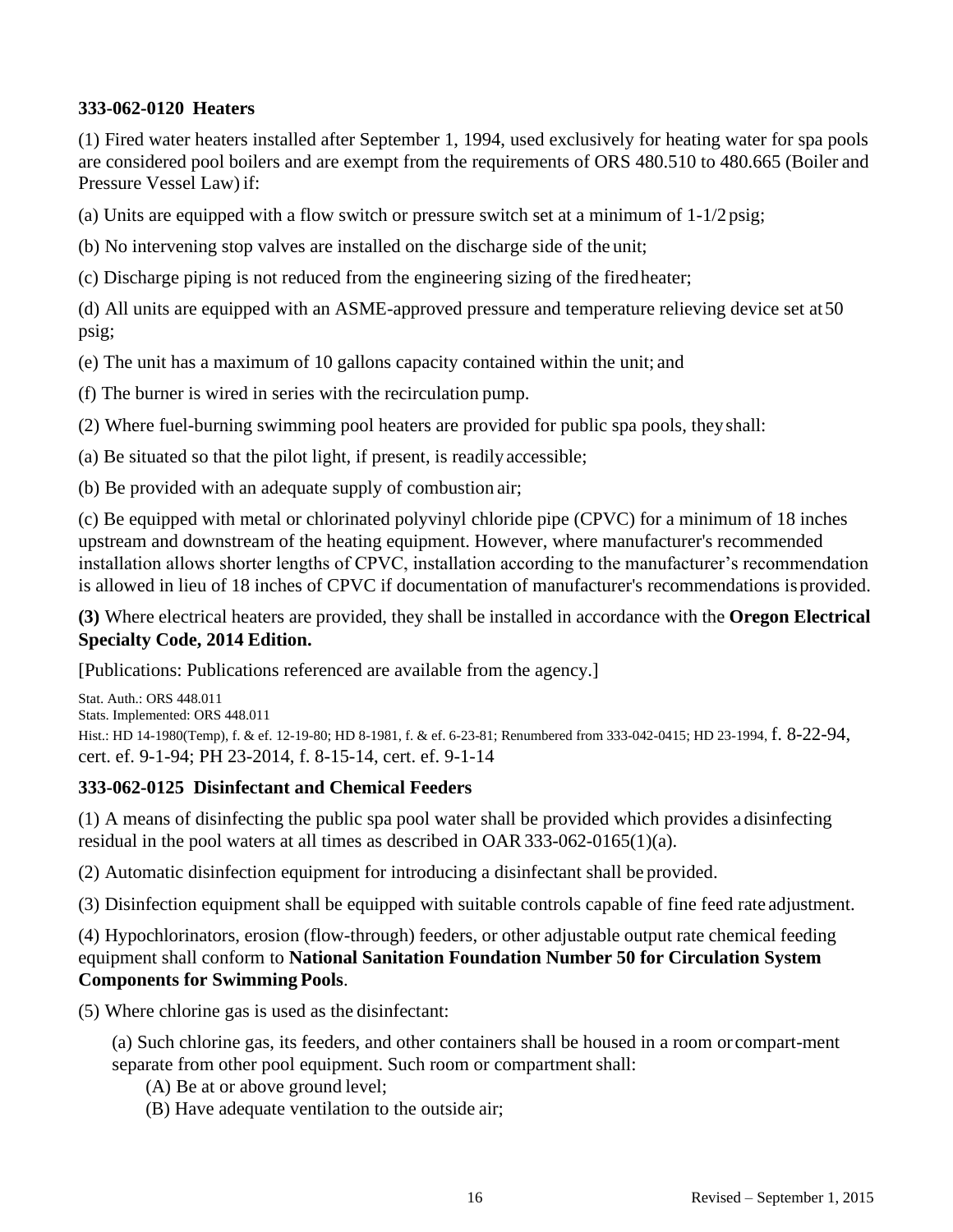(C) Have a door which opens to the outside of the building of which the room or compartment is a part. Doors installed after the effective date of these rules shall have a shatter-proof gas tight inspection window for viewing the enclosed area. Such a door must open away from public access area;

(D) Be located so that chlorine gas, if accidentally released will not flow into the pool roomor into the building ventilation systems;

(E) Have lighting and ventilation switches located outside the enclosure, adjacent to the door;

(F) Shall have a fail-safe mechanism which ceases chlorination in case of malfunction;

(G) Gas chlorinators shall be equipped with an anti-siphon chlorine injection device.

(b) A platform scale for measuring the weight of the chlorine cylinders shall beprovided;

(c) A full face negative pressure respirator with a chlorine cartridge approved by the National Institute of Occupational Safety and Health (NIOSH) for protection against chlorine gas or a U.S. approved self-contained breathing apparatus approved by the U.S. Bureau of Mines shall be supplied, kept in good working condition and mounted outside the chlorine enclosure.

**NOTE:** Storage of such equipment in rooms adjoining the chlorine room is permissible provided such equipment is readily available.

(6) Where disinfectants other than chlorine or bromine are used, such disinfectantsshall:

(a) Achieve water disinfection equal to that which free chlorine or bromine provides at the concentration specified in OAR 333-062-0165(1)(a);

(b) Be approved by the Division;

(c) Pose no adverse physiological hazards to the users and have a proven record ofeffectiveness. (7) Ozone disinfection may be used only under conditional approval by the Division as a supplemental system. Interim guidelines governing the installation and operation of ozone equipment may be requested from the Division.

[Publications: The publication(s) referred to or incorporated by reference in this rule are available from the agency.]

```
Stat. Auth.: ORS 448.011
Stats. Implemented: ORS 448.011
Hist.: HD 14-1980(Temp), f. & ef. 12-19-80; HD 8-1981, f. & ef. 6-23-81; Renumbered from 333-042-0420; HD 23-1994, f. 8-22-94, cert. 
ef. 9-1-94
```
#### **333-062-0130 Air Induction Systems**

(1) Air induction systems, when provided, shall totally prevent water back-up that would cause electrical shock hazards.

(2) Air intake sources shall be positioned and/or designed to minimize contaminants (such as deck water, dirt, etc.) from being introduced into the spa pool.

```
Stat. Auth.: ORS 448.011
Stats. Implemented: ORS 448.011
Hist.: HD 14-1980(Temp), f. & ef. 12-19-80; HD 8-1981, f. & ef. 6-23-81; Renumbered from 333-042-0425
```
#### **333-062-0135 Valves, Meters, and Gauges**

(1) Flow meters shall be installed in all recirculation systems. Such metersshall:

- (a) Measure flow in gallons per minute;
- (b) Be mounted as recommended by the manufacturer; and
- (c) Be located so as to be easily read.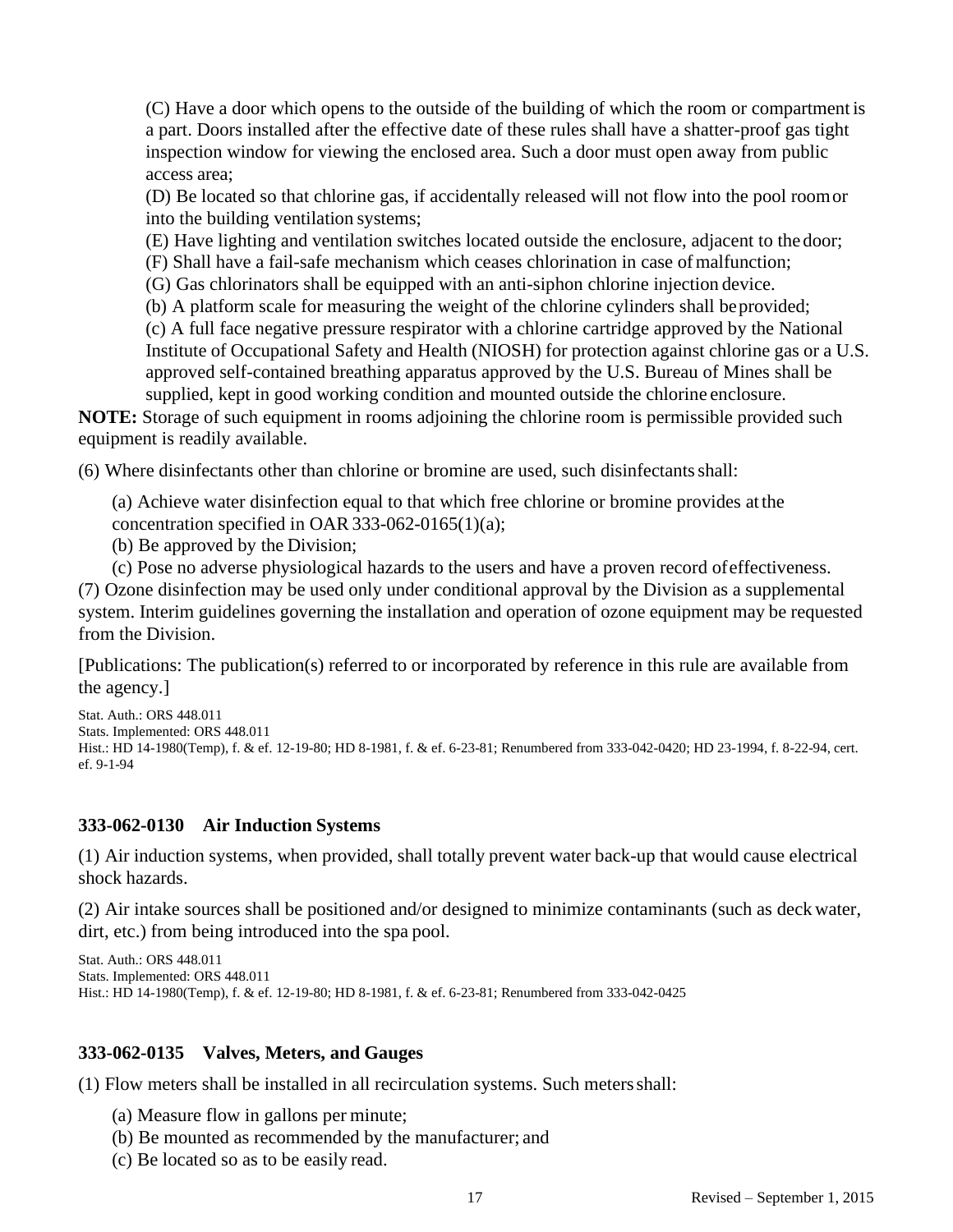(2) Pressure gauges shall be installed on the inlet and outlet of the filter.

(3) When the pump is below the overflow rim of the spa, valves shall be installed on permanently connected suction and discharge lines and located in an accessible place outside the walls of the spa.All valves shall be located where they will be readily and easily accessible for maintenance and removal.

```
Stat. Auth.: ORS 448.011
Stats. Implemented: ORS 448.011
Hist.: HD 14-1980(Temp), f. & ef. 12-19-80; HD 8-1981, f. & ef. 6-23-81; Renumbered from 333-042-0430
```
#### **333-062-0140 Equipment Room**

(1) Spa pool equipment rooms shall be large enough to permit ready access to all equipment forboth operation and maintenance with a minimum floor area of 50 square feet with a floor drain.

(2) Spa pool equipment rooms shall be adequately ventilated.

(3) Spa pool equipment rooms shall protect the equipment from the elements and be locked permitting access only to authorized personnel.

(4) Equipment rooms shall be lighted to properly operate and maintain equipment.

```
Stat. Auth.: ORS 448.011
Stats. Implemented: ORS 448.011
Hist.: HD 14-1980(Temp), f. & ef. 12-19-80; HD 8-1981, f. & ef. 6-23-81; Renumbered from 333-042-0435; HD 23-1994, f. 8-22-94, cert. 
ef. 9-1-94
```
#### **333-062-0145 Ground FaultInterrupter**

A certified ground fault interrupter shall be provided in all branch circuits involved in lighting or receptacle outlets according to Article 680 of the Oregon Electrical Specialty Code, 2014 Edition.

[Publications: Publications referenced are available from the agency.]

```
Stat. Auth.: ORS 448.011
Stats. Implemented: ORS 448.011
Hist.: HD 14-1980(Temp), f. & ef. 12-19-80; HD 8-1981, f. & ef. 6-23-81; Renumbered from 333-042-0440; HD 23-1994, f. 8-22-94, cert. 
ef. 9-1-94; PH 23-2014, f. 8-15-14, cert. ef. 9-1-14
```
#### **333-062-0150 Bathhouses and Sanitary Facilities**

(1) Where a spa pool is operated in conjunction with a companion facility, a bathhouse common to both facilities shall be acceptable, provided the minimum facility ratios and locations described in sections (2) through (5) of this rule are followed.

2) Bathhouses must be maintained in good repair and kept clean. Bathhouses for all spa pools built after September 1, 2014 must:

(a)(A) Meet the requirements of:

- (i) The Oregon Structural Specialty Code, 2014Edition;
- (ii) The Oregon Mechanical Specialty Code, 2014Edition;
- (iii) The Oregon Electrical Specialty Code, 2014Edition;
- (iv) The Oregon Plumbing Specialty Code, 2014 Edition.
- (B) Including all permit and inspection requirements of the aforementioned codes.
- (b) Provide toilets and lavatories within 1,000 feet (305 m) of the spa;
- (c) Contain dressing room(s) and sanitary facilities, separate for eachsex;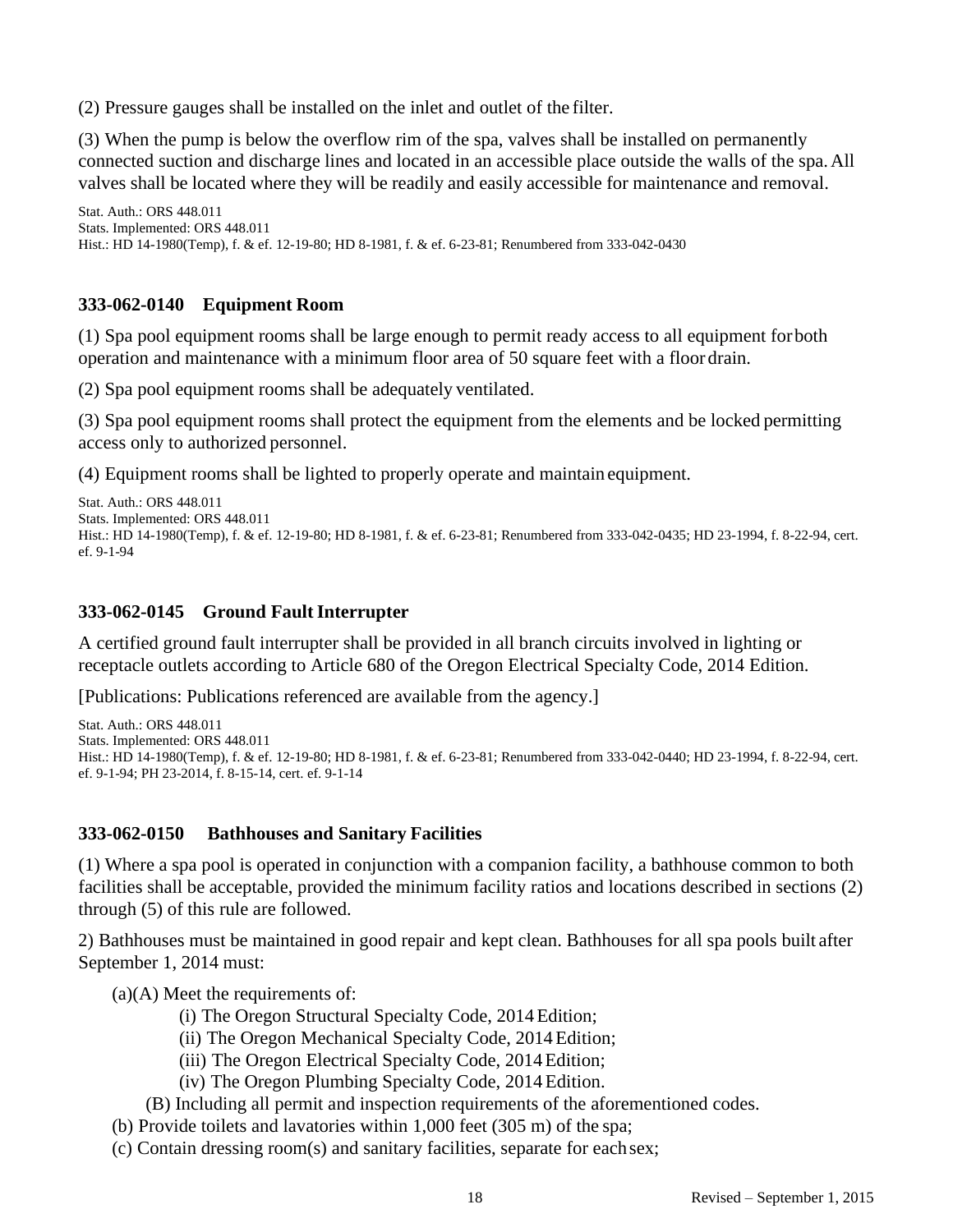(d) Have floors which are slip resistant, easily cleanable, and coved to a height of four inches(100 mm):

(e) Have shower compartments with walls which are impervious to water to a height of six feet(1.8 m) above the floor. An effective water-tight joint between the wall and the floor shall be maintained. (Wooden racks or duck boards over shower floors are prohibited);

(f) Have interior wall and ceiling finishes which are smooth, easily cleanable, and imperviousto water;

- (g) Where rubber or impervious mats are used, have such mats clean and dry betweenusages;
- (h) Have shower stall floors that are finished with non-slip impervioussurfaces;
- (i) Where glass bath or glass shower doors are used, have such doors made of safetyglass.

(3) Sanitary facilities, based upon the following maximum user load and equal distribution of sexes,shall be provided:

(a) Toilets:

(A) Women, one per 40 spa users or fraction thereof, with a minimum of two;

(B) Men, one per 60 spa users or a fraction thereof with a minimum of two. Urinals shall be an acceptable substitute for no more than one-half of the toilets.

- (b) Lavatories adjacent to toilets, one per 60 spa users or fraction thereof.
- (c) Showers One shower head per 40 pool users of fraction thereof, with a minimum oftwo.

(4) Hot and cold or tempered water only shall be provided at all shower heads.

(5) Soap shall be provided at all shower heads and lavatories.

(6) Hose bibs shall be provided for washing down the bathhouse interior.

(7) Floors shall slope a minimum of one-quarter inch per foot (2.1 percent slope) and shall drain to floor drains.

(8) The bathhouse shall be located within 1,000 feet (305 m) of the spa pool.

[Publications: Publications referenced are available from the agency.]

```
Stat. Auth.: ORS 448.011
Stats. Implemented: ORS 448.011
Hist.: HD 14-1980(Temp), f. & ef. 12-19-80; HD 8-1981, f. & ef. 6-23-81; Renumbered from 333-042-0445; HD 23-1994, f. 8-22-94, cert. 
ef. 9-1-94; PH 23-2014, f. 8-15-14, cert. ef. 9-1-14
```
#### **333-062-0155 Food Service**

No food or drink shall be permitted within a four foot area surrounding the spa pool. Glass containers are not permitted within the pool enclosure. Food and drink shall be permitted in the visitor and spectator areas or in separated snack areas for pool users. Trash containers shall be provided in the food service areas.

```
Stat. Auth.: ORS 448.011
Stats. Implemented: ORS 448.011
Hist.: HD 14-1980(Temp), f. & ef. 12-19-80; HD 8-1981, f. & ef. 6-23-81; Renumbered from 333-042-0450; HD 23-1994, f. 8-22-94, cert. 
ef. 9-1-94
```
#### **333-062-0160 Domestic Water Quality**

(1) All water used in public spa pools and bathhouses shall comply with the rules of the Division for Domestic Water Supplies, OAR 333-061-0005 through 333-061-0099.

(2) There shall be no cross-connection between the public spa water recirculation system orbackwash system and the domestic water supply.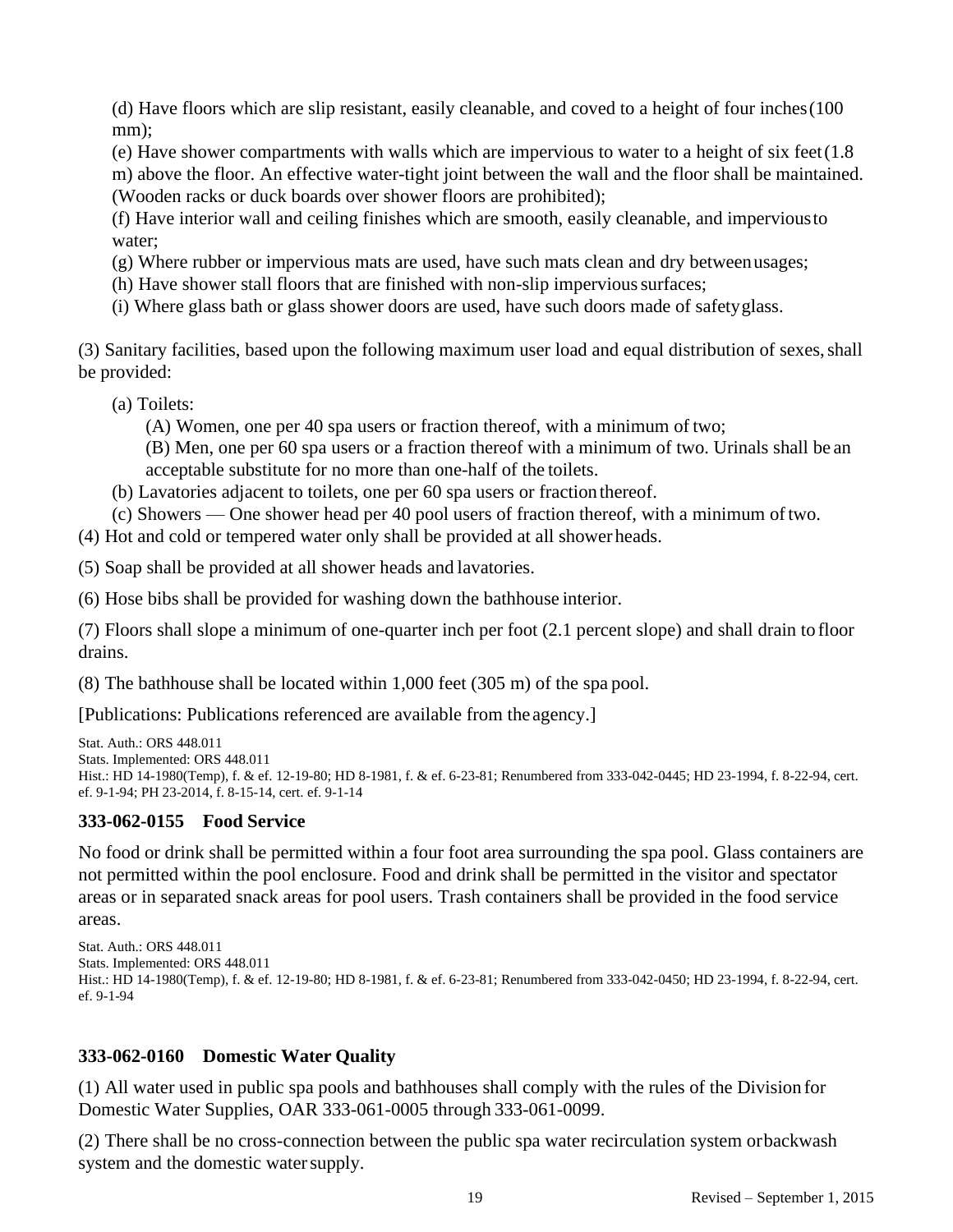(3) Public spa pool water recirculation and backwash systems shall comply with the CrossConnection Control Requirements of OAR 333-061-0070.

Stat. Auth.: ORS 448.011 Stats. Implemented: ORS 448.011 Hist.: HD 14-1980(Temp), f. & ef. 12-19-80; HD 8-1981, f. & ef. 6-23-81; Renumbered from 333-042-0455; HD 23-1994, f. 8-22-94, cert. ef. 9-1-94

#### **333-062-0165 Spa Water Quality**

(1) Water in public spa pools shall be maintained with water quality parameters within limits set outin **Table 1**.

(2) Testing Equipment:

(a) All public swimming pools shall have functional test kit(s) or equipment for measuring the pH, free and combined chlorine concentration, or bromine, (or concentration of other approved disinfectant), total alkalinity, turbidity (water clarity) and cyanuric acid if stabilized chlorine is used; (b) Functional test kits or testing systems shall be provided to test for total copper and silver concentrations when they are used as supplemental disinfectants;

(c) Test kits for measuring free chlorine or bromine shall use DPD as the reagent.

(3) Pool operators shall test and record the parameters described in section (1) of this rule with the following minimum frequencies during periods when the pool is open for use:

(b) Chlorine (Non-stabilized) -- Hourly; chlorine (stabilized) -- Everytwo hours; continuous reading devices shall satisfy requirements of subsections (3)(a) and (b) of this rule if such devices record in pH units and ppm of free chlorine;

(c) Bromine -- hourly; continuous reading devices shall record in units of ppmbromine;

- (d) Total alkalinity -- Daily;
- (e) Total copper -- Weekly, if used;
- (f) Total silver:

(A) If ionizing technology is used, once per quarter for one year after equipment isinstalled; twice per year thereafter;

(B) Weekly if silver is dispensed without using ionizing technology.

- (g) Turbidity -- Daily;
- (h) Cyanuric acid -- Weekly (when using stabilizedchlorine);
- (i) Calcium hardness -- Weekly (recommended).

(4) Spa pools shall be drained and refilled with fresh water at least once every30 days.

(5) Spa pool water shall be oxidized or superchlorinated as needed when combined chlorine exceedsspa water quality parameters, **Table 1**.

(6) Notwithstanding the above, the Division may require any other testing frequency for a spa water parameter or a chemical added to the spa for the purpose of protecting public health.

[ED. NOTE: The Table(s) referenced in this rule is not printed in the OAR Compilation. Copies are available from the agency.]

Stat. Auth.: ORS 448.011 Stats. Implemented: ORS 448.011 Hist.: HD 14-1980(Temp), f. & ef. 12-19-80; HD 8-1981, f. & ef. 6-23-81; Renumbered from 333-042-0460; HD 18-1991, f. & cert. ef. 10- 15-91; HD 23-1994, f. 8-22-94, cert. ef. 9-1-94

<sup>(</sup>a) pH-- Every two hours;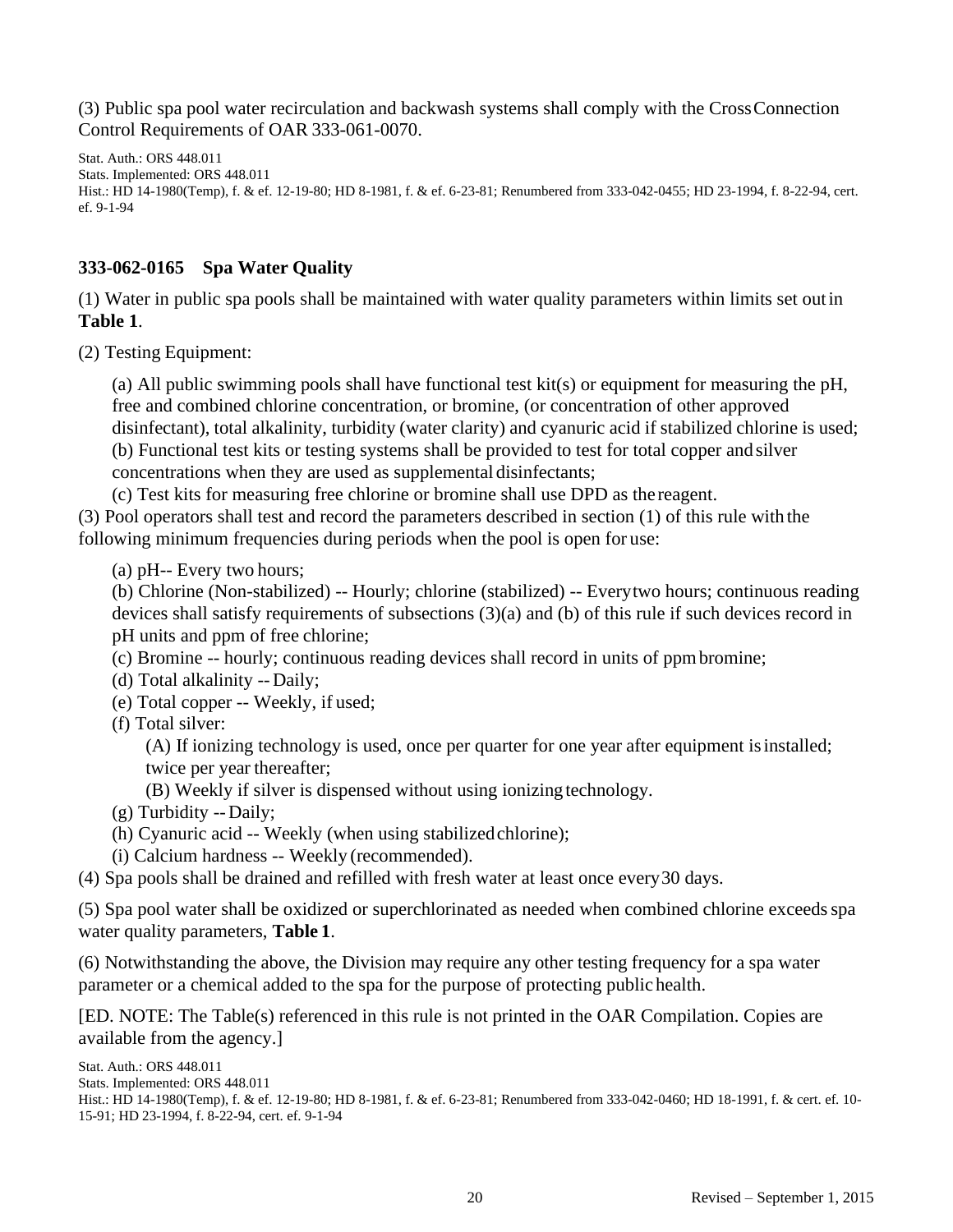#### **333-062-0170 Operation and Maintenance**

(1) Operators of public spa pools shall be thoroughly knowledgeable on good practices of the spa operation and with the laws and rules pertaining to public spa pools. If, at any time, the spa meets one of the spa pool closure criteria in OAR 333-062-0255 the spa pool license holder, operator, or responsible supervisor shall immediately close the spa to the public until the requirements are satisfied.

(2)(a) Operators of public spa pools shall keep records pertaining to the operation and maintenance of the pool which they operate;

(b) Such records shall be maintained daily during periods when the pool is open, shall be retained by the operator and made available to the Division on request. All such records shall be retained for a period of two years;

(c) Records shall include at least the following:

- (A) Results of the tests described in OAR 333-062-0165(3);
- (B) Date and time of filter backwash;
- (C) Dates that the pool was emptied or cleaned;
- (D) Periods of recirculation equipment operation or malfunction and repair.
- (d) A recommended record keeping form is provided in Appendix A.

(3) All parts and facilities of public spa pools and bathhouses shall be kept clean, in good repair and free of safety hazards.

[ED. NOTE: Appendix referenced is available from the agency.]

```
Stat. Auth.: ORS 448.011
Stats. Implemented: ORS 448.011
Hist.: HD 14-1980(Temp), f. & ef. 12-19-80; HD 8-1981, f. & ef. 6-23-81; Renumbered from 333-042-0465; HD 23-1994, f. 8-22-94, cert.
ef. 9-1-94; PH 23-2014, f. 8-15-14, cert. ef. 9-1-14
```
#### **333-062-0175 Safety**

(1)(a) The operator of any public spa pool shall report in writing to the Division any drowning, other death or injury requiring medical treatment occurring on the spa pool's premises;

(b) Such reports shall be made on forms provided by the Division and shall be submitted within seven days of the occurrence.

(2) Operators or managers shall make visual observation of the spa pool during operating hours.Such visual observation shall be no less than once every two hours.

(3) Lifeguards, pool operators and managers shall enforce the followingrules at all public spa pools:

(a) Non-swimmers and children under 14 years of age shall not use the spa pool unless a lifeguard or a responsible adult observer is present;

(b) Bathers shall take a cleansing shower;

(c) No person suffering from a communicable disease transmissible via water or under theinfluence of an intoxicating liquor or drug shall use the pool;

(d) No person shall take food or drink inside the pool enclosure except in areasspecifically designated for such use as described in OAR 333-062-0155;

(e) No person shall bring, throw or carry food, drink, smoking material, trash, debris, or any other foreign substances into the pool;

(f) No person shall run or engage in horseplay in or around a public spapool;

(g) Persons in street shoes shall not be permitted on the pool deck areas used by the bathers. (4) The hydrotherapy pump and air blower shall be connected to a maximum 15 minute timerswitch

located no closer than ten feet from the spa water's edge.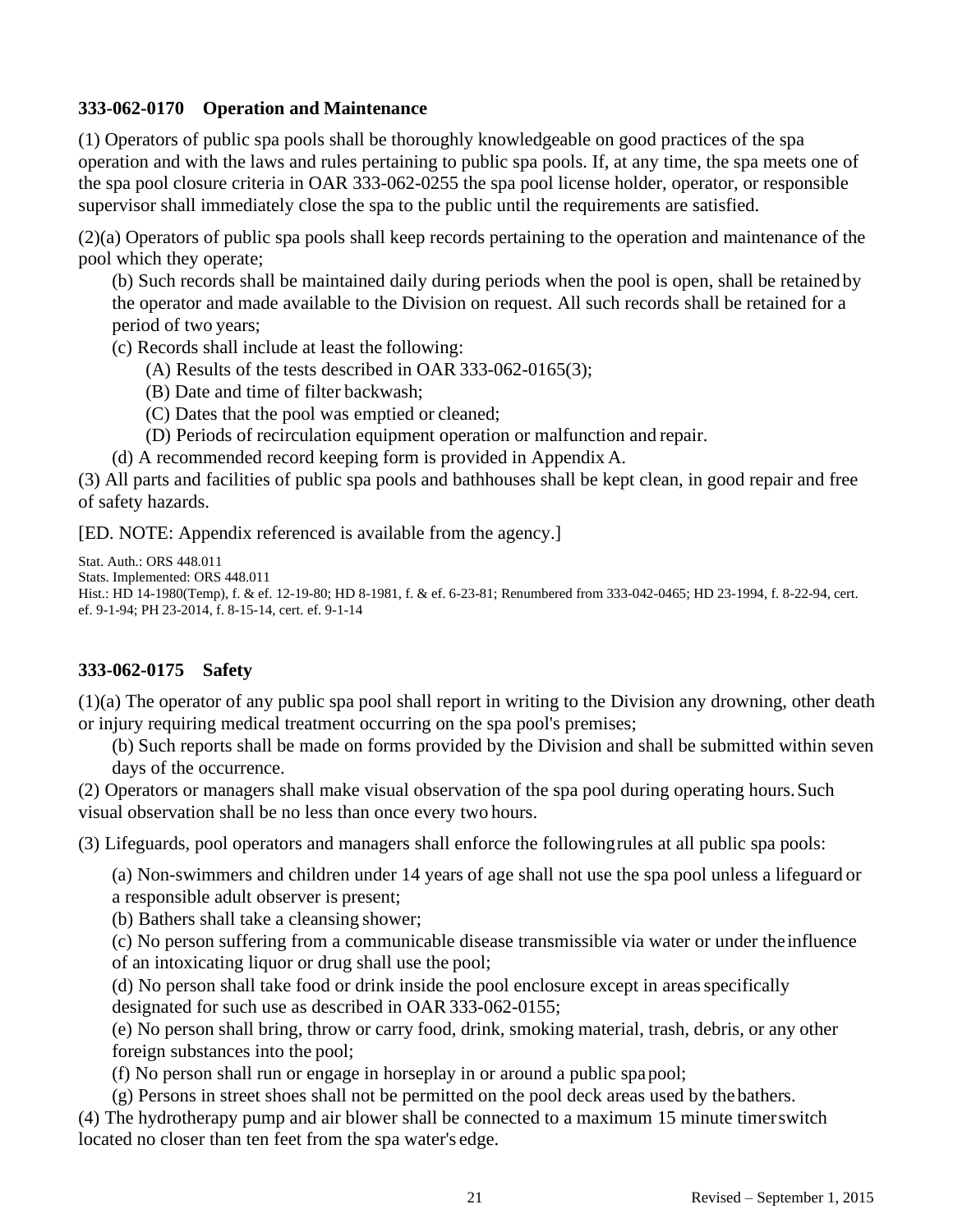(5) Recirculation pumps and heater thermostat switches shall be inaccessible to bathers.

Stat. Auth.: ORS 448.011 Stats. Implemented: ORS 448.011 Hist.: HD 14-1980(Temp), f. & ef. 12-19-80; HD 8-1981, f. & ef. 6-23-81; Renumbered from 333-042-0470; HD 23-1994, f. 8-22-94, cert. ef. 9-1-94

#### **333-062-0180 Signs**

(1) All public spa pools shall post a sign at the entrance to the spa pool enclosure reading asfollows:

#### **STOP**

**All persons are required to take a cleansing shower before entering the spa pool.**

#### **CAUTION**

**Elderly persons and those suffering from heart disease, diabetes or high blood pressure should consult their physician before using the spa pool.**

**No person suffering from a communicable disease, transmissible via water, shall use the spa pool. Persons using prescription medications should consult their physician before using the spa pool.**

**Individuals under the influence of alcohol** *should not* **use the spa pool.** 

**No person shall use the spa pool alone.**

**Pregnant women should not use the spa pool without consulting their physician.** 

**Persons should spend** *no more* **than 15 minutes in the spa at any one session.**

#### **All children under 14 years of age shall be accompanied by a responsible adult observer.**

#### **No person shall run or engage in horseplay in or around the spa pool.**

(2) Signs shall be a minimum of 24" x 18" with letters at least 3/8" in height.

```
Stat. Auth.: ORS 448.011
Stats. Implemented: ORS 448.011
Hist.: HD 14-1980(Temp), f. & ef. 12-19-80; HD 8-1981, f. & ef. 6-23-81; Renumbered from 333-042-0475; HD 23-1994, f. 8-22-94, cert. 
ef. 9-1-94
```
#### **333-062-0185 Variance**

(1) The Division may grant a variance from requirements of these rules asfollows:

(a) Where it is demonstrated to the satisfaction of the Division that strict compliance with the rule would be highly burdensome or impractical due to special conditions or cause;

(b) Where the public or private interest in the granting of the variance is found by the Divisionto clearly outweigh the interest of the application of uniform rules; and

(c) Where such alternative measures are provided which in the opinion of the Division will provide adequate public health and safety protection.

(2) Such variance authority is not conferred upon any county notwithstanding delegated or contractual authority in administration and enforcement of the swimming pool statutes and rules.

Stat. Auth.: ORS 448.011 Stats. Implemented: ORS 448.011 Hist.: HD 14-1980(Temp), f. & ef. 12-19-80; HD 8-1981, f. & ef. 6-23-81; Renumbered from 333-042-0480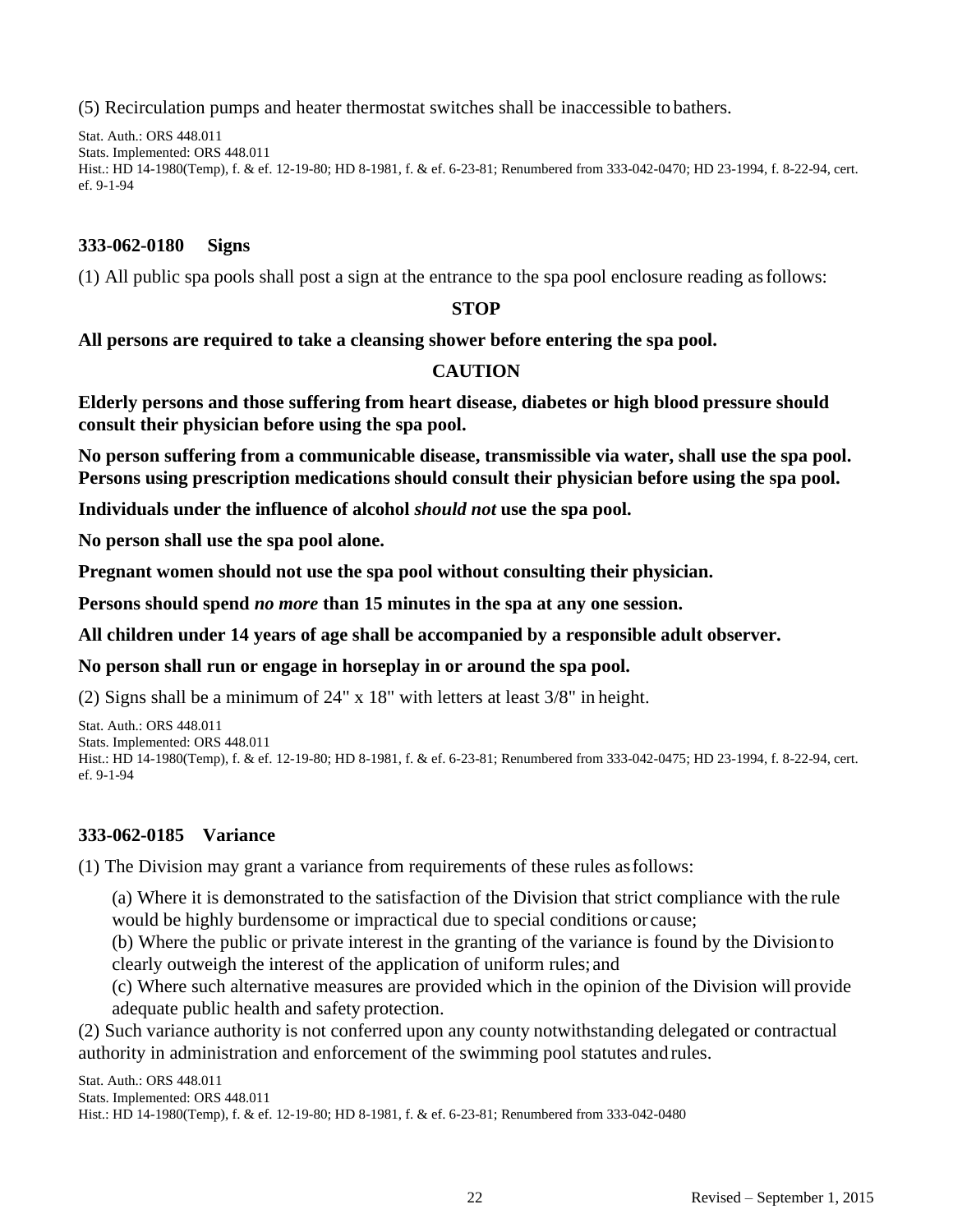#### **333-062-0250 Enforcement**

(1) ACCESS. The pool license holder, operator, or responsible supervisor must permit an authorized employee or agent of the Division to enter any public spa pool area, whenever the spa pool is open, or at any other reasonable time for the purpose of inspecting the spa pool. The inspection may include, but is not limited to, the bathhouse or toilet/shower facilities, chemical storage, pool enclosure and security provisions, recirculation equipment, piping, ventilation, supervision areas, operations, pool records and files, to determine compliance with these rules.

(2) NOTICE OF VIOLATIONS. If upon inspection of a public spa pool, the Division or its agent finds that the spa pool is not designed, constructed, equipped, maintained or operated as required by theserules, the Division or its agent must notify the license holder, operator, or responsible supervisor in writing of the violations. The inspection report must specify the changes required to make the spa pool and its operation conform to the standards established in these rules and the time period within which to comply. If the violations pose an immediate danger to the public's health, the Division or its agent may take action authorized under OAR 333-062-0255 prior to notifying the license holder, operator, or responsible supervisor in writing of the violations.

(3) SUSPENSION OR REVOCATION. If the license holder does not correct the violations listed in the notice issued under section (2) of this rule within the specified time period, the Division or its agent may issue a notice proposing to suspend or revoke the license to operate the spa pool in accordance withORS Chapter 183. A license holder shall have 21 days to request a hearing.

Stat. Auth.: ORS 448.011 Stats. Implemented: ORS 448.011 Hist.: PH 23-2014, f. 8-15-14, cert. ef. 9-1-14

#### **333-062-0255 Spa Pool Closure Criteria**

(1) If one or more of the conditions outlined in subsection (3)(a) through (j) of this rule is present at the public spa pool facility, the spa pool license holder, operator or responsible supervisor mustimmediately close the pool until the situation is resolved.

(2) If a spa pool license holder, operator or responsible supervisor has not acted in accordance with section (1) of this rule, the Division or its agent may issue an emergency suspension order, and close a spa in accordance with ORS 183.430(2). The emergency suspension may be used if one or more of the conditions in subsection (3)(a) through (j) of this rule exist that present a serious and immediate danger to the public's health or safety.

(3) Conditions requiring immediate closure of the public spa pool, until they are resolvedinclude:

(a) CHEMICAL PARAMETERS. Failure to comply with the disinfectant residual levels, high levels for cyanuric acid or out of range pH established in OAR 333-062-0170(1), and items (a) thru (i) of Table 1;

(b) WATER QUALITY. Failure to comply with the water quality standards for clarity andbacteria established in OAR 333-062-0165(1) and items (j) and (k) of Table 1;

(c) TEMPERATURE. Water temperature over 104 degrees Fahrenheit.

(d) TREATMENT EQUIPMENT. A non-operational circulation pump, filter, or disinfectant feeder. With the approval of the local public health authority, when the chemical feeder(s) is inoperativefor no more than a few hours while repairs are made, the spa pool may remain open, if the water chemistry can be maintained manually.

(e) ELECTRICALSAFETY.

(A) The presence of bare electrical wires or other obvious electrical deficiency;or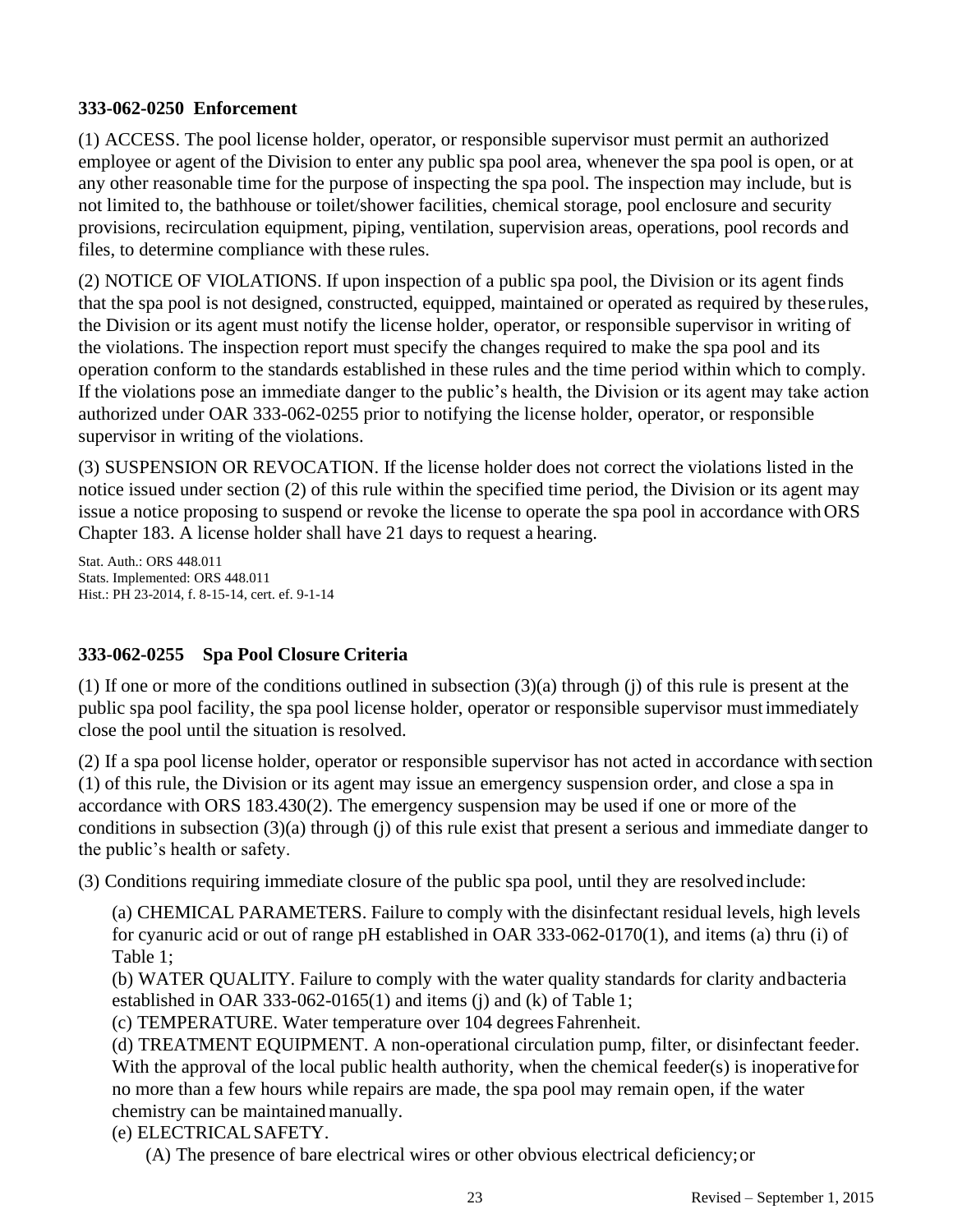(B) The presence of lightning or severe storms within a minimum 10-mile (16 km) proximityof the pool at outdoor spa pools.

(f) SUPERVISION. The absence of a responsible supervisor orrequired lifeguard;

(g) ENCLOSURES. Enclosures such as fences, doors, gates or windows that are not incompliance with OAR 333-062-0080;

(h) SUBMERGED SUCTION FITTINGS. A broken, missing or improperly attachedsubmerged suction fitting, as required by OAR  $333-062-0103(1)(d)$ ;

(i) FECAL ACCIDENT. A fecal accident occurs or feces is found in the pool. Information related to proper fecal incident response can be found at

[http://public.health.oregon.gov/HealthyEnvironments/Recreation/PoolsLodging/Documents/cdcfecal.](http://public.health.oregon.gov/HealthyEnvironments/Recreation/PoolsLodging/Documents/cdcfecal) pdf; or

(j) OTHER CONDITIONS. The presence of a hazardous substance or object in the spa pool, orthe existence of anycondition creating an immediate danger to health or safety.

(4) In accordance with ORS 183.430(2), a license holder shall have 90 days after the date of notice of emergency suspension to request a hearing and if a hearing is requested a hearing must be granted to the licensee or permittee as soon as practicable after such demand.

Stat. Auth.: ORS 448.011 Stats. Implemented: ORS 448.011 Hist.: PH 23-2014, f. 8-15-14, cert. ef. 9-1-14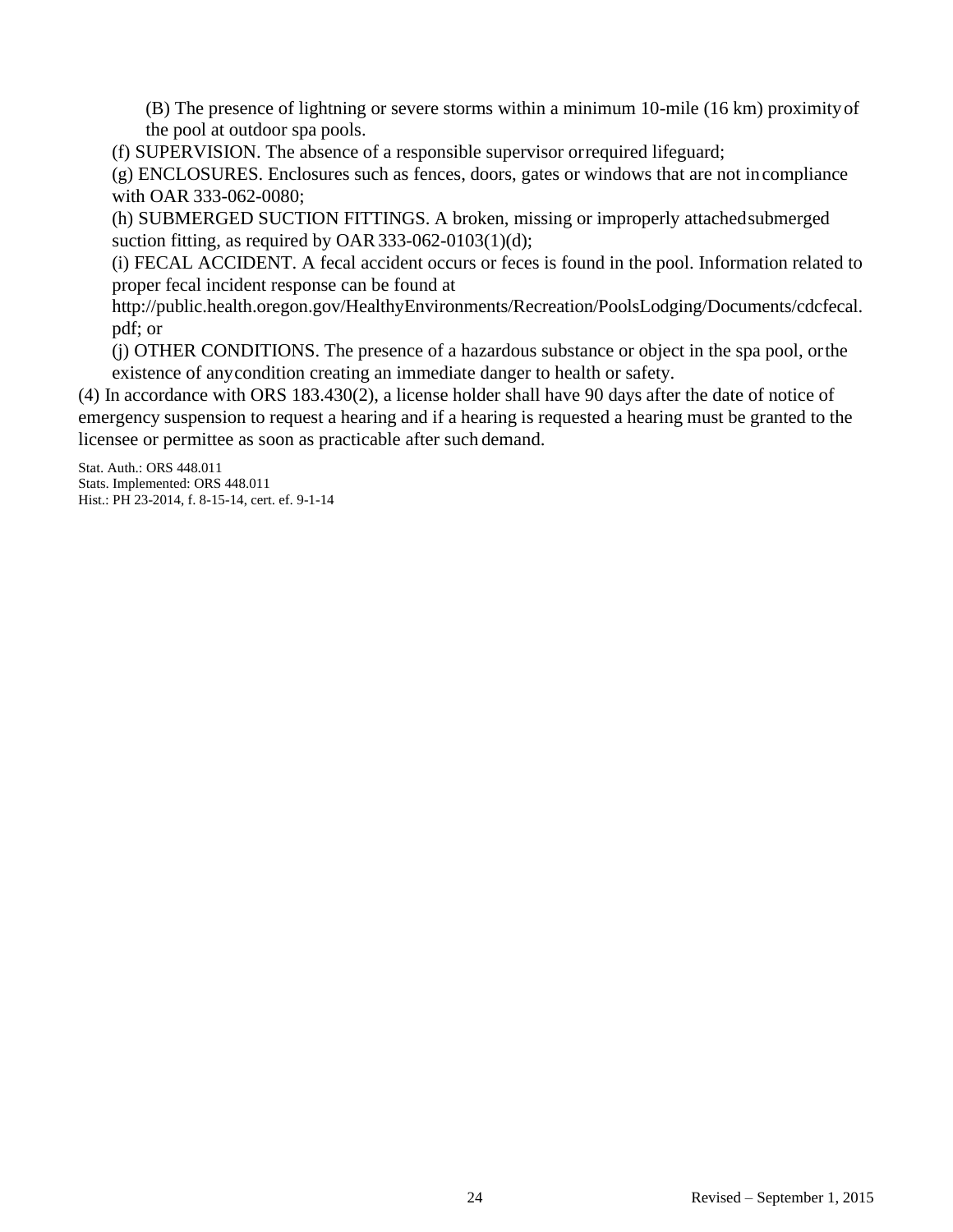## Water Quality Parameters TABLE 1 (333-62-165)

|     | Parameters                | Min.           | Ideal           | Max.       |
|-----|---------------------------|----------------|-----------------|------------|
|     |                           |                |                 |            |
| (a) | free chlorine             | $1.5$ ppm      | 3.0             | $5.0$ ppm  |
| (b) | combined chlorine         | $\theta$       | $\theta$        | $0.5$ ppm  |
| (c) | bromine                   | $3.0$ ppm      | $3.0 - 5.0$ ppm | $8.0$ ppm  |
| (d) | Total copper              | $\overline{0}$ | $\theta$        | $1.0$ ppm  |
| (e) | Total silver              | $\theta$       | $\theta$        | $0.05$ ppm |
| (f) | pH                        | 7.2            | $7.4 - 7.6$     | 7.6        |
| (g) | total alkalinity as CaCo3 | 80 ppm         | 90-110 ppm      | $180$ ppm  |
| (h) | cyanuric acid             | $\overline{0}$ | $\overline{0}$  | 150        |
| (i) | calcium hardness          | 150            | 200             | $400+$     |
| (j) | water temperature         |                | 102             | 104        |

(k) turbidity (water 0/F.T.U. 0-0.5/F.T.U. 1.0/F.T.U. or such clarity) that a standard 2" (5cm) diameter clarity disc which is divided into alternate black and red quadrants is clearly visible and the separate colors discernible through 15 feet (4.57m) of water. Note: F.T.U. = Formazin TurbidityUnit.

(l) bacteria (Coliform organisms shall not be present in more than 15 percent of any series of samples and pseudomonas aeruginosa or other human pathogen shall not be present in any samples tested using Standard Methods for Testing Water and Waste Water 16th Edition. (Note: it is not required that this parameter be checked routinely but shall be monitored at the discretion of the Health Division.)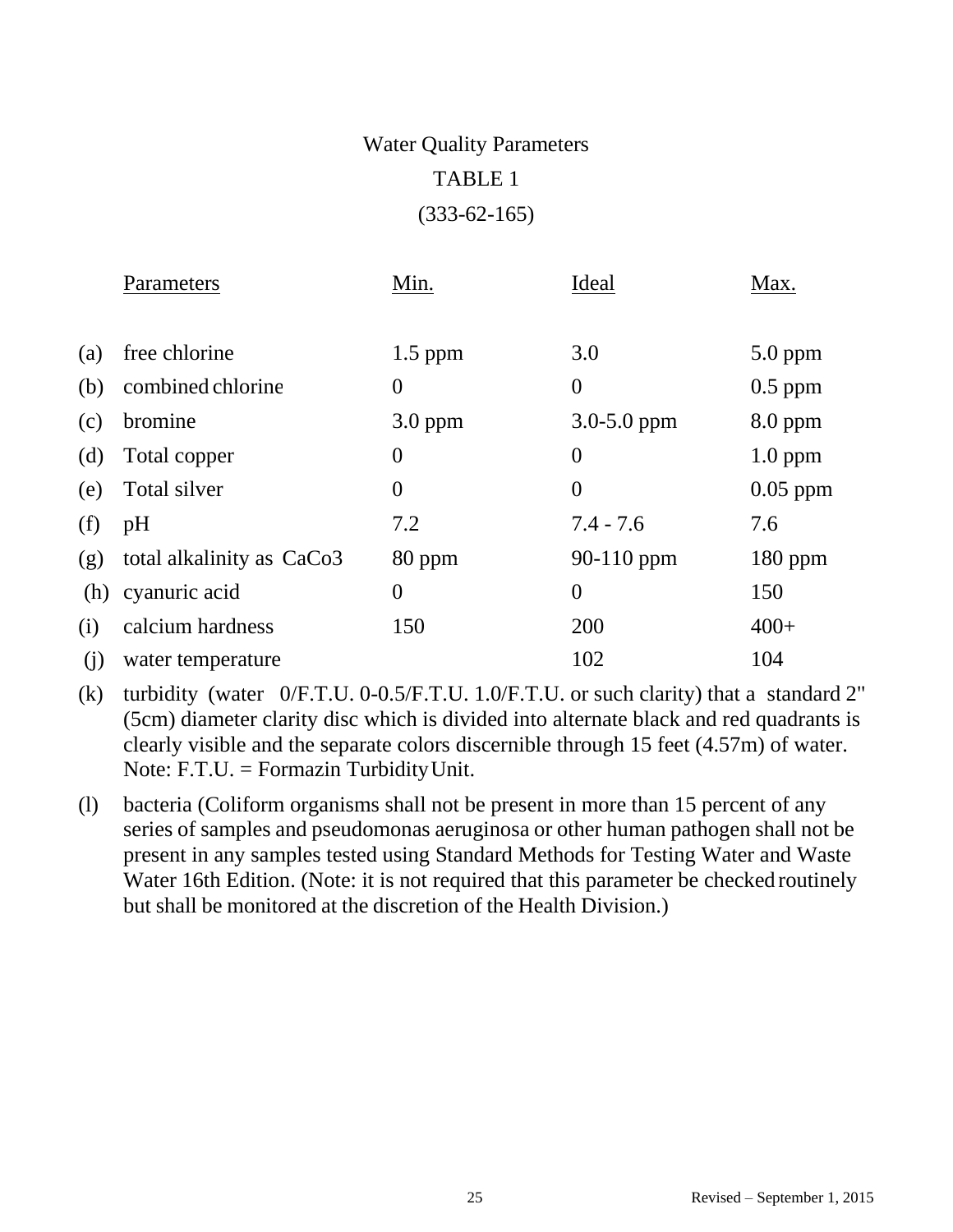



## **Daily Record Sheet**

| Month / Year<br>Name of Pool:            |                     |         |                    |                         |             |   |                              |                            |                           |               | <b>Location - City</b> |                 |                   |                                                                   |                                                |                                          |  |                                          |                                               |                           |                                                      |                          |                                                                                                                                        |
|------------------------------------------|---------------------|---------|--------------------|-------------------------|-------------|---|------------------------------|----------------------------|---------------------------|---------------|------------------------|-----------------|-------------------|-------------------------------------------------------------------|------------------------------------------------|------------------------------------------|--|------------------------------------------|-----------------------------------------------|---------------------------|------------------------------------------------------|--------------------------|----------------------------------------------------------------------------------------------------------------------------------------|
| <b>Daily Pre-Opening</b><br><b>Tests</b> |                     |         |                    |                         |             |   |                              |                            |                           |               |                        |                 |                   |                                                                   | Free Cl / Br Readings / pH (every 1 to 2 hrs.) |                                          |  |                                          |                                               |                           |                                                      | Comments-                |                                                                                                                                        |
|                                          |                     |         |                    |                         |             |   |                              |                            |                           |               |                        |                 |                   |                                                                   |                                                | Insert the Time the Test is Done (below) |  |                                          |                                               |                           |                                                      |                          | <b>Chemical Added /</b>                                                                                                                |
| s Initials<br>Operator'                  | DATE                | Clarity | SPA Temp (<104°F.) | Free Chlorine / Bromine | Combined CI | 玉 | Total Alkalinity (2x / week) | Calcium Hardness (1x / wk) | Cyanuric Acid (1x / week) | TDS (Monthly) | $Cl$ / pH              |                 | $Cl$ / pH $\vert$ | $Cl$ / pH                                                         |                                                | $Cl/pH$ $Cl/pH$                          |  | $Cl / pH$ $Cl / pH$                      |                                               | Number of Bathers - Total | Backwashed - Clean Filters                           | Recirculation Rate - GPM | Amount<br><b>Spa Problems</b><br>Mechanical<br><b>Breakdowns</b><br><b>Bather</b><br><b>Emergencies</b><br>> (File Accident<br>Report) |
|                                          | $\mathbf{1}$        |         |                    |                         |             |   |                              |                            |                           |               |                        |                 |                   |                                                                   |                                                |                                          |  |                                          |                                               |                           |                                                      |                          |                                                                                                                                        |
|                                          | $\overline{c}$      |         |                    |                         |             |   |                              |                            |                           |               |                        |                 |                   |                                                                   |                                                |                                          |  |                                          |                                               |                           |                                                      |                          |                                                                                                                                        |
|                                          | 3                   |         |                    |                         |             |   |                              |                            |                           |               |                        |                 |                   |                                                                   |                                                |                                          |  |                                          |                                               |                           |                                                      |                          |                                                                                                                                        |
|                                          | 4                   |         |                    |                         |             |   |                              |                            |                           |               |                        |                 |                   |                                                                   |                                                |                                          |  |                                          |                                               |                           |                                                      |                          |                                                                                                                                        |
|                                          | 5                   |         |                    |                         |             |   |                              |                            |                           |               |                        |                 |                   |                                                                   |                                                |                                          |  |                                          |                                               |                           |                                                      |                          |                                                                                                                                        |
|                                          | 6<br>$\overline{7}$ |         |                    |                         |             |   |                              |                            |                           |               |                        |                 |                   |                                                                   |                                                |                                          |  |                                          |                                               |                           |                                                      |                          |                                                                                                                                        |
|                                          | 8                   |         |                    |                         |             |   |                              |                            |                           |               |                        |                 |                   |                                                                   |                                                |                                          |  |                                          |                                               |                           |                                                      |                          |                                                                                                                                        |
|                                          | 9                   |         |                    |                         |             |   |                              |                            |                           |               |                        |                 |                   |                                                                   |                                                |                                          |  |                                          |                                               |                           |                                                      |                          |                                                                                                                                        |
|                                          | 10                  |         |                    |                         |             |   |                              |                            |                           |               |                        |                 |                   |                                                                   |                                                |                                          |  |                                          |                                               |                           |                                                      |                          |                                                                                                                                        |
|                                          | 11                  |         |                    |                         |             |   |                              |                            |                           |               |                        |                 |                   |                                                                   |                                                |                                          |  |                                          |                                               |                           |                                                      |                          |                                                                                                                                        |
|                                          | 12                  |         |                    |                         |             |   |                              |                            |                           |               |                        |                 |                   |                                                                   |                                                |                                          |  |                                          |                                               |                           |                                                      |                          |                                                                                                                                        |
|                                          | 13                  |         |                    |                         |             |   |                              |                            |                           |               |                        |                 |                   |                                                                   |                                                |                                          |  |                                          |                                               |                           |                                                      |                          |                                                                                                                                        |
|                                          | 14                  |         |                    |                         |             |   |                              |                            |                           |               |                        |                 |                   |                                                                   |                                                |                                          |  |                                          |                                               |                           |                                                      |                          |                                                                                                                                        |
|                                          | 15                  |         |                    |                         |             |   |                              |                            |                           |               |                        |                 |                   |                                                                   |                                                |                                          |  |                                          |                                               |                           |                                                      |                          |                                                                                                                                        |
|                                          | 16                  |         |                    |                         |             |   |                              |                            |                           |               |                        |                 |                   |                                                                   |                                                |                                          |  |                                          |                                               |                           |                                                      |                          |                                                                                                                                        |
|                                          | 17                  |         |                    |                         |             |   |                              |                            |                           |               |                        |                 |                   |                                                                   |                                                |                                          |  |                                          |                                               |                           |                                                      |                          |                                                                                                                                        |
|                                          | 18                  |         |                    |                         |             |   |                              |                            |                           |               |                        |                 |                   |                                                                   |                                                |                                          |  |                                          |                                               |                           |                                                      |                          |                                                                                                                                        |
|                                          | 19                  |         |                    |                         |             |   |                              |                            |                           |               |                        |                 |                   |                                                                   |                                                |                                          |  |                                          |                                               |                           |                                                      |                          |                                                                                                                                        |
|                                          | 20<br>21            |         |                    |                         |             |   |                              |                            |                           |               |                        |                 |                   |                                                                   |                                                |                                          |  |                                          |                                               |                           |                                                      |                          |                                                                                                                                        |
|                                          | 22                  |         |                    |                         |             |   |                              |                            |                           |               |                        |                 |                   |                                                                   |                                                |                                          |  |                                          |                                               |                           |                                                      |                          |                                                                                                                                        |
|                                          | 23                  |         |                    |                         |             |   |                              |                            |                           |               |                        |                 |                   |                                                                   |                                                |                                          |  |                                          |                                               |                           |                                                      |                          |                                                                                                                                        |
|                                          | 24                  |         |                    |                         |             |   |                              |                            |                           |               |                        |                 |                   |                                                                   |                                                |                                          |  |                                          |                                               |                           |                                                      |                          |                                                                                                                                        |
|                                          | 25                  |         |                    |                         |             |   |                              |                            |                           |               |                        |                 |                   |                                                                   |                                                |                                          |  |                                          |                                               |                           |                                                      |                          |                                                                                                                                        |
|                                          | 26                  |         |                    |                         |             |   |                              |                            |                           |               |                        |                 |                   |                                                                   |                                                |                                          |  |                                          |                                               |                           |                                                      |                          |                                                                                                                                        |
|                                          | 27                  |         |                    |                         |             |   |                              |                            |                           |               |                        |                 |                   |                                                                   |                                                |                                          |  |                                          |                                               |                           |                                                      |                          |                                                                                                                                        |
|                                          | 28                  |         |                    |                         |             |   |                              |                            |                           |               |                        |                 |                   |                                                                   |                                                |                                          |  |                                          |                                               |                           |                                                      |                          |                                                                                                                                        |
|                                          | 29                  |         |                    |                         |             |   |                              |                            |                           |               |                        |                 |                   |                                                                   |                                                |                                          |  |                                          |                                               |                           |                                                      |                          |                                                                                                                                        |
|                                          | 30                  |         |                    |                         |             |   |                              |                            |                           |               |                        |                 |                   |                                                                   |                                                |                                          |  |                                          |                                               |                           |                                                      |                          |                                                                                                                                        |
|                                          | Comments:           |         |                    |                         |             |   |                              | <b>Free Chlorine</b>       |                           |               |                        | Min.<br>1.5 ppm |                   |                                                                   |                                                |                                          |  |                                          | $\frac{1}{3.0}$ – 5.0                         |                           | Max.<br>5.0 ppm                                      |                          |                                                                                                                                        |
|                                          | 34-717 (Rev. 08/11) |         |                    |                         |             |   |                              |                            |                           |               | 3.0 ppm 7.2            |                 |                   | $\bf{0}$<br>70 ppm<br>175 ppm<br>$\begin{array}{c} 0 \end{array}$ |                                                |                                          |  | 3.0-5.0 ppm<br>80-120 ppm<br>250-350 ppm | ppm<br>$\bf{0}$<br>$7.3 - 7.5$<br>$\mathbf 0$ |                           | $0.5$ ppm<br>8.0<br>ppm<br>7.6<br>180 ppm<br>150 ppm |                          |                                                                                                                                        |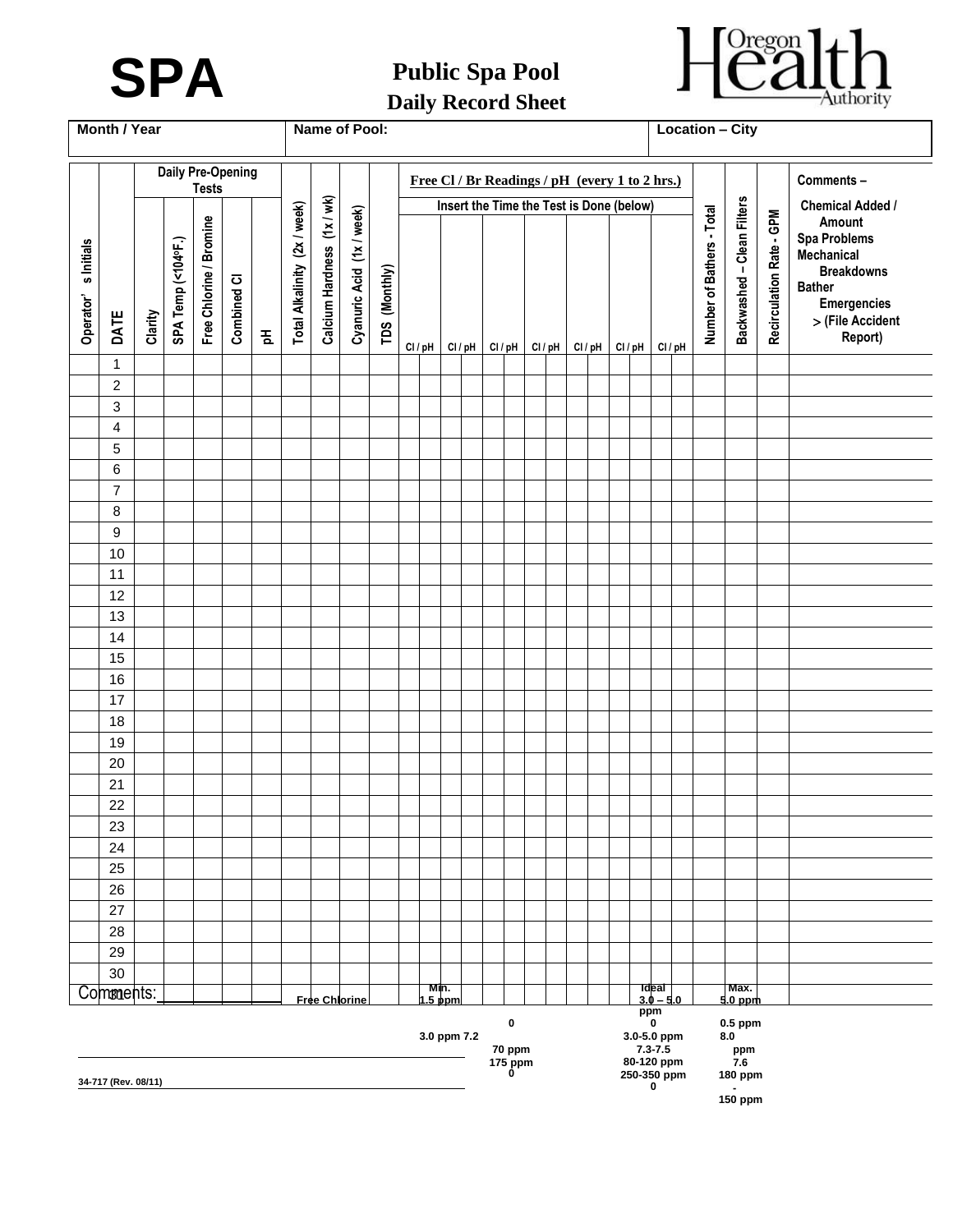**pH**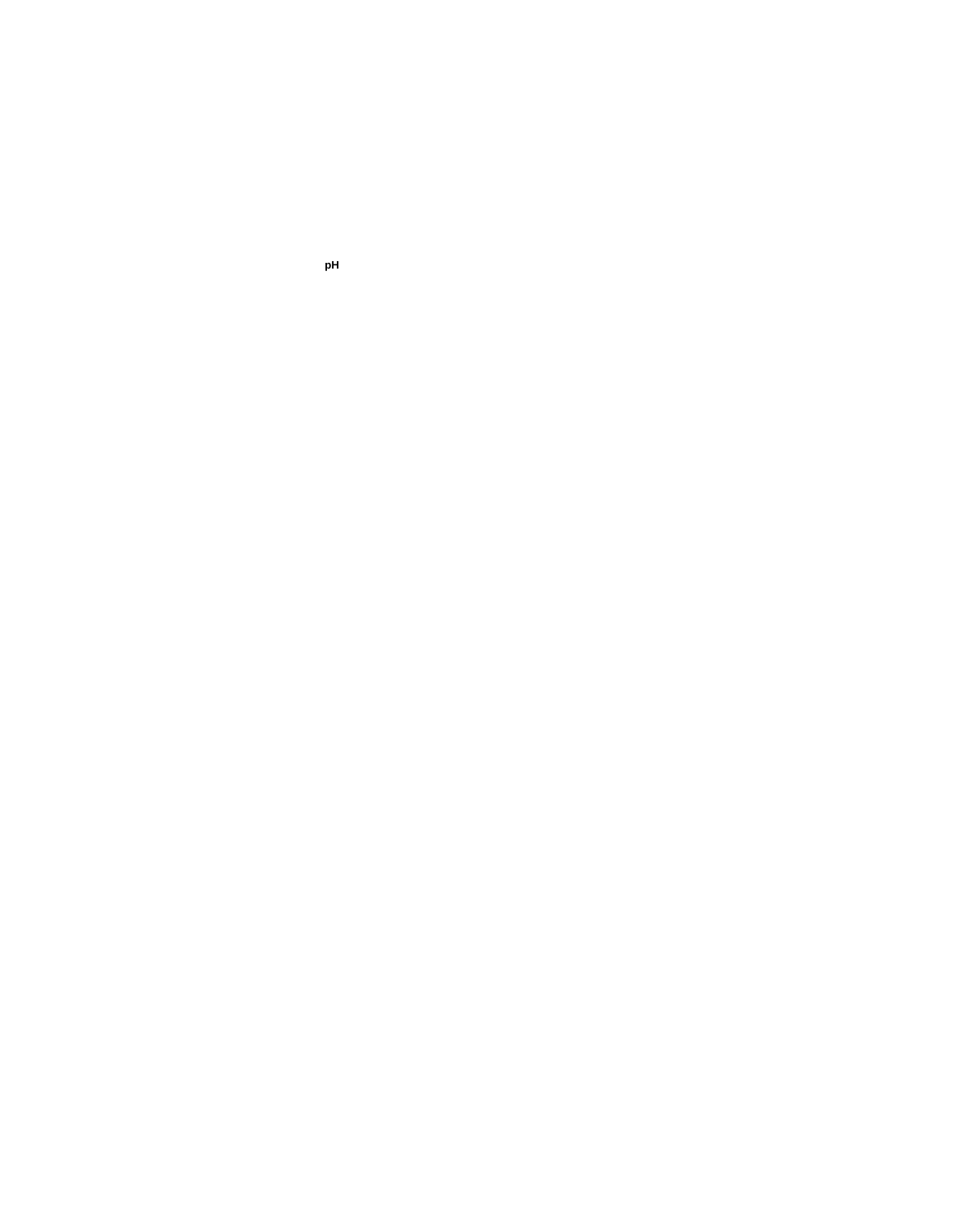

**SPA**

**State of Oregon Oregon Health Authority Public Health Division**

**Food, Pools and Lodging–Health & Safety 800 NE Oregon Street, Suite 640 Portland, Oregon 97232-2162 Phone (971)673-0185 FAX (971)673-0457**

### Public Spa Pool Safety Checklist

| Month / Year          |       | License Number |
|-----------------------|-------|----------------|
| Name of Facility      |       |                |
| <b>Street Address</b> |       |                |
| City, State Zip       |       |                |
| Name of Operator      | Phone |                |

### Monthly Safety Self-Inspection

|        | <b>Item Checked</b>                                                                                | <b>Maintenance Comments</b> |
|--------|----------------------------------------------------------------------------------------------------|-----------------------------|
|        | <b>Spa &amp; Enclosure</b>                                                                         |                             |
|        | Fences - Openings < 4", Good Repair                                                                |                             |
| П      | Doors & Gates - Self-Closes, Completely<br>Latches, Good Condition                                 |                             |
| □      | Window / Sliding Glass Door - Open <4"                                                             |                             |
| □      | Deck Equipment - Good Condition,<br>Fasteners and Fittings not corroded<br>Stairs - Handrail tight |                             |
| $\Box$ | Depth Marking - Easily Readable                                                                    |                             |
| □      | Deck - Clean, Disinfected, Good Repair, No<br>Puddles, No Carpet/Matting/Wood                      |                             |
| □      | Spa Basin - In Good Repair                                                                         |                             |
| □      | Skimmers / Gutters / Tile Line - Clean, Good Repair                                                |                             |
| □      | Lighting - Maintained, Adequate                                                                    |                             |
| □      | Safety Equipment - Provided, Good Repair<br>First Aid Kit Stocked, Phone Working                   |                             |
|        | Test Kit - Clean, Stocked w/ Fresh Reagents,<br>Stored in Cool, Dry Location                       |                             |
|        | Spa Temperature - < 104°F. (Ideal 102°F. or less)                                                  |                             |
| П      | Water Changed - at least monthly, best changed<br>when ("# of bathers" = Volume (gal.) $/3$ )      |                             |
|        | <b>Recirculation Equipment</b>                                                                     |                             |
| □      | Pumps / Filter / Disinfectant Feeders<br>Maintained, Good Repair                                   |                             |
| $\Box$ | Gauges - Working, Accurate<br>Readings within Parameters                                           |                             |
|        | $\Box$ Piping – Good Repair, Marked, No Leaks                                                      |                             |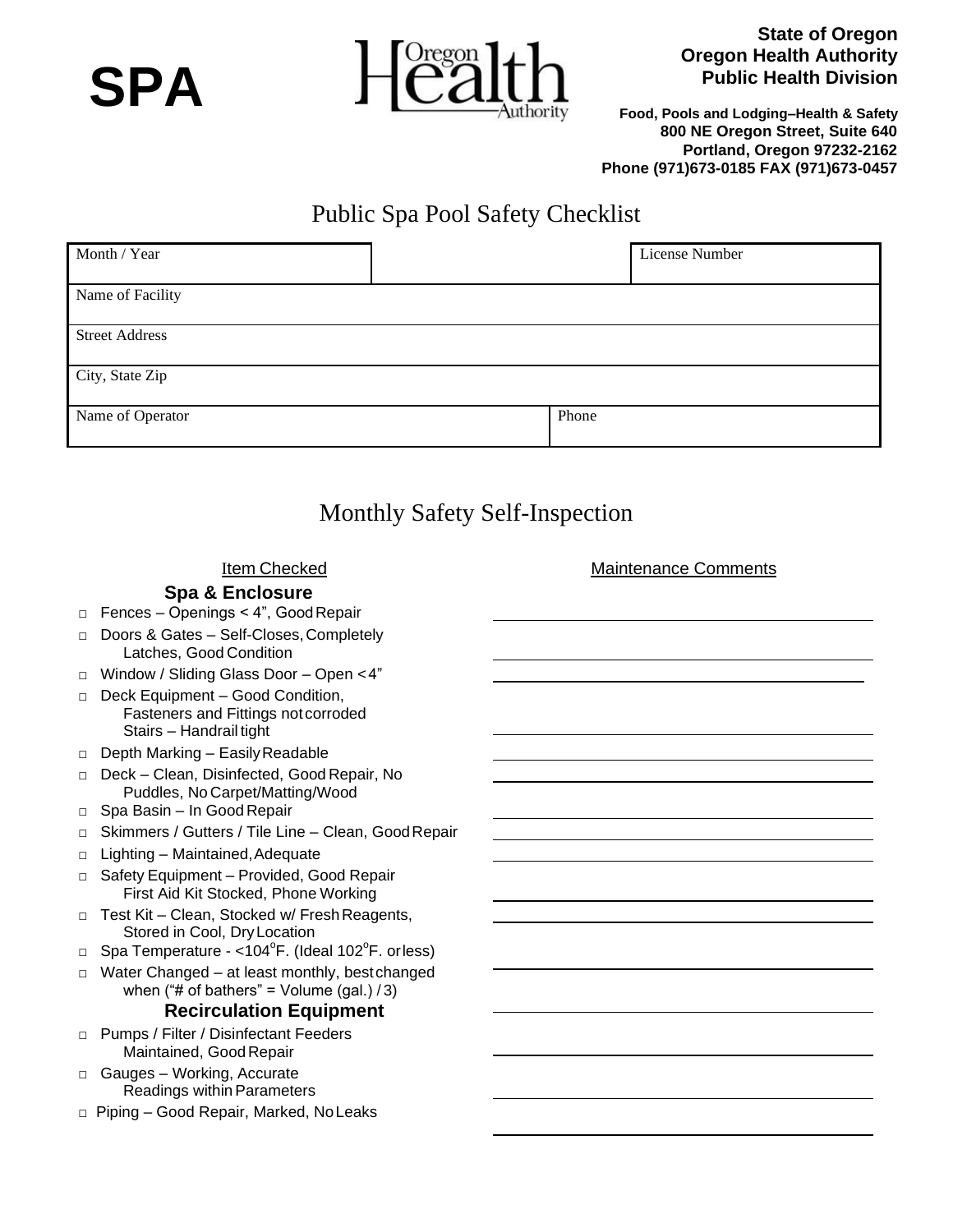|                                                                                                                            |                                                           | <b>State of Oregon</b> |                                      |                                          |                                                                                                   |
|----------------------------------------------------------------------------------------------------------------------------|-----------------------------------------------------------|------------------------|--------------------------------------|------------------------------------------|---------------------------------------------------------------------------------------------------|
| <b>Public Swimming Pool</b>                                                                                                |                                                           |                        |                                      |                                          | <b>Oregon Health Authority</b><br><b>Public Health Division</b>                                   |
| <b>Accident / Drowning Report</b><br>This report must be completed for every physician-                                    |                                                           |                        |                                      |                                          | <b>Public Pool Program</b><br>800 NE Oregon Street, Suite 608                                     |
| treated accident or any drowning at a public swimming pool.<br>It is the responsibility of the pool operator to submit     |                                                           |                        |                                      |                                          | Portland, Oregon 97232-2162<br>Phone (971) 673-0451 FAX (971) 673-0457                            |
| the completed form promptly to the Oregon Health Authority, Public                                                         |                                                           |                        |                                      |                                          | <b>Jregon</b>                                                                                     |
| Pool Program, 800 NE Oregon, Portland, OR 97232-2162                                                                       |                                                           |                        |                                      |                                          |                                                                                                   |
| Date of Incident                                                                                                           | Time:                                                     |                        |                                      | <b>Accident ID#</b><br>Official Use Only | YY - MM - DD - Accession #                                                                        |
| create a unique identifier for each victim                                                                                 |                                                           |                        |                                      |                                          | Victim Information - Please do not identify the victim by name. If there are multiple victims     |
| <b>Unique Identifier</b>                                                                                                   | Victim's Residence City or Town                           |                        |                                      | <b>State</b>                             | <b>Zip Code</b>                                                                                   |
| □ Fatal □ Non-Fatal                                                                                                        | Age of Victim: (vrs)                                      |                        |                                      | SEX: OM OF                               | <b>Non-Swimmer:</b><br>$\Box$ Yes<br>$\square$ No<br>$\Box$ Unk                                   |
|                                                                                                                            | <b>Possible Contributing Medical Condition? (Checkall</b> |                        |                                      |                                          | Type of Injury: (Check all that Apply)                                                            |
| that apply)<br>$\Box$ Cardiac<br>$\Box$ Seizure                                                                            | $\Box$ Stroke                                             |                        | $\Box$ Abrasion or Contusion         |                                          | □ Strain or Sprain<br>$\Box$ Fracture                                                             |
|                                                                                                                            |                                                           | □ Concussion           |                                      |                                          | $\Box$ Laceration                                                                                 |
|                                                                                                                            |                                                           |                        | $\Box$ Other (Specify)               |                                          |                                                                                                   |
|                                                                                                                            | Area of the Body Iniured:                                 |                        | $\Box$ No Treatment                  |                                          | Treatment Required: (Check all that Apply)<br>$\Box$ First Aid<br>□ CPR (□ Manual □ AED □ Oxygen) |
|                                                                                                                            | <b>Emergency Response?</b> (Check all applicable)         |                        |                                      |                                          |                                                                                                   |
| $\square$ EMS                                                                                                              | $\Box$ Police<br>□ Released to Parents for Followup       |                        |                                      |                                          | $\Box$ Not necessary                                                                              |
| <b>Pool Information</b>                                                                                                    |                                                           |                        |                                      | Pool License #                           |                                                                                                   |
| Name of Pool:                                                                                                              |                                                           |                        |                                      |                                          |                                                                                                   |
| Address:<br><b>Number</b>                                                                                                  | <b>Street</b>                                             |                        |                                      |                                          |                                                                                                   |
| City:                                                                                                                      | State:                                                    |                        |                                      | <b>Zip Code</b>                          |                                                                                                   |
| <b>Contact Person:</b>                                                                                                     | Poion:                                                    |                        |                                      | Phone:                                   |                                                                                                   |
| Was the pool open at the time?                                                                                             |                                                           |                        | Was a lifeguard on duty at the time? |                                          |                                                                                                   |
| $\Box$ Yes                                                                                                                 | $\Box$ No                                                 |                        |                                      | $\Box$ Yes                               | $\Box$ No                                                                                         |
| Who initially found the victim?<br>□ Lifeguard □ Family Member □ Pool Staff<br>$\Box$ Unrelated adult / child $\Box$ Other |                                                           | them?                  | $\Box$ Yes                           |                                          | If the victim was < 14 years old, was an adult supervising or watching<br>$\square$ No            |
| Were they swimming alone (or no one was watching)?                                                                         |                                                           |                        | Pool Open or Closed?                 |                                          |                                                                                                   |
| $\Box$ Yes                                                                                                                 | $\square$ No                                              |                        | □ Open □ Closed                      |                                          | (Enclosure Secured □ Y □ N)                                                                       |
| Did the lifeguard use their rescue tube?                                                                                   |                                                           |                        |                                      |                                          | How many staff were involved in the rescue?                                                       |
| □ Yes □ No                                                                                                                 |                                                           | <b>OUT</b>             | л А                                  |                                          |                                                                                                   |

**Side 1 of 2**